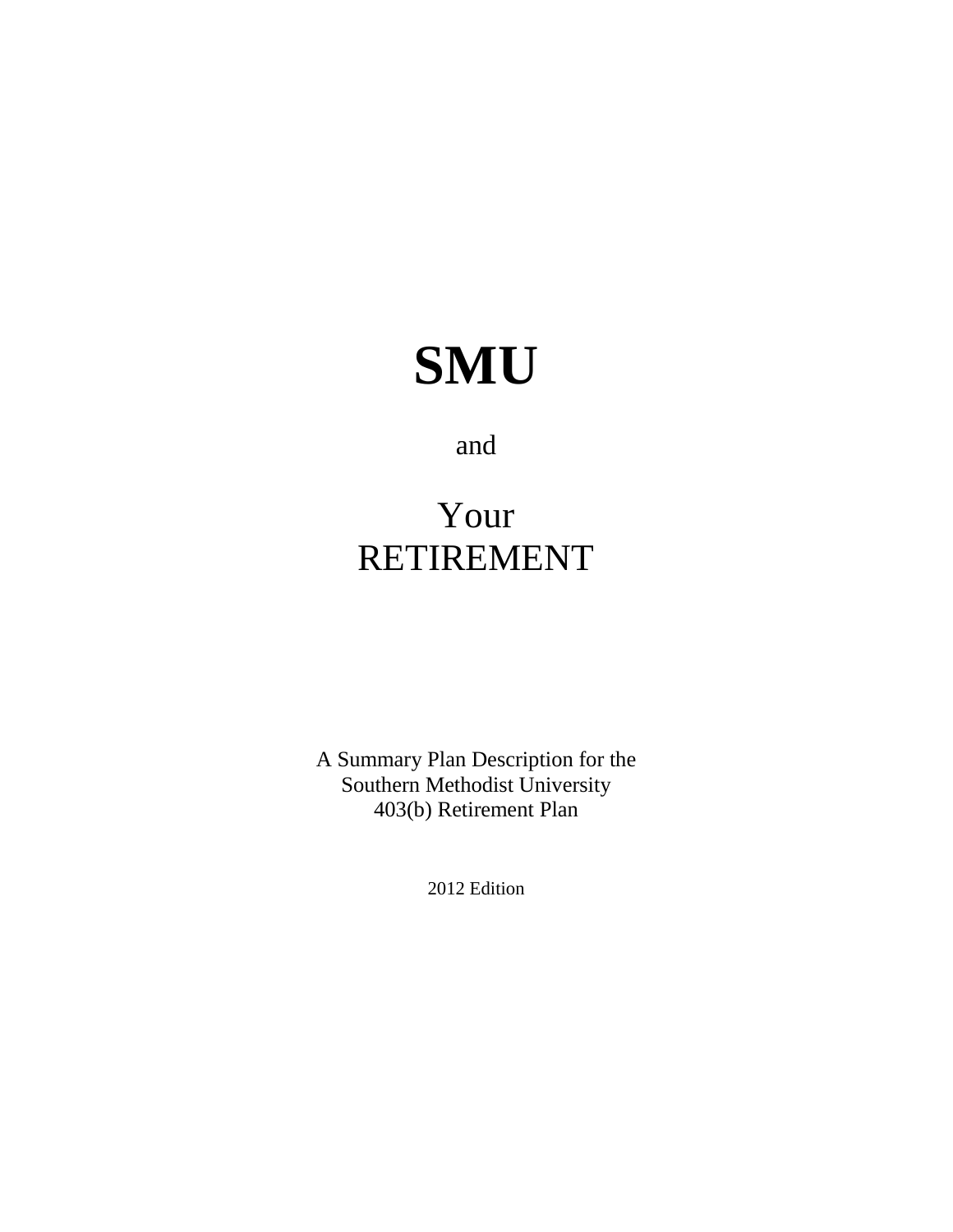#### **CONTENTS**

|                                                                                       | <b>Page</b> |
|---------------------------------------------------------------------------------------|-------------|
|                                                                                       |             |
|                                                                                       |             |
|                                                                                       |             |
|                                                                                       |             |
|                                                                                       |             |
|                                                                                       |             |
|                                                                                       |             |
|                                                                                       |             |
|                                                                                       |             |
|                                                                                       |             |
|                                                                                       |             |
| What types of contributions will the University make to the Plan on my behalf?  7     |             |
|                                                                                       |             |
|                                                                                       |             |
| Are there limits on the amount I contribute and that SMU contributes on my behalf? 8  |             |
|                                                                                       |             |
| What happens if my voluntary contributions exceed the relevant limits in a Plan       |             |
|                                                                                       |             |
|                                                                                       |             |
|                                                                                       |             |
|                                                                                       |             |
|                                                                                       |             |
|                                                                                       |             |
|                                                                                       |             |
|                                                                                       |             |
|                                                                                       |             |
| What are my options if I have annuity-based assets that remained with TIAA-CREF       |             |
|                                                                                       |             |
|                                                                                       |             |
| How do I change the way my future contributions will be invested? 14                  |             |
|                                                                                       |             |
|                                                                                       |             |
|                                                                                       |             |
|                                                                                       |             |
|                                                                                       |             |
| What happens to my Plan account if I terminate employment, but I am later rehired? 16 |             |
|                                                                                       |             |
| What if a Qualified Domestic Relations Order ("QDRO") is issued against my            |             |
|                                                                                       |             |
|                                                                                       |             |
| May I make a withdrawal from my Plan account while I am still employed by the         |             |
|                                                                                       |             |
|                                                                                       |             |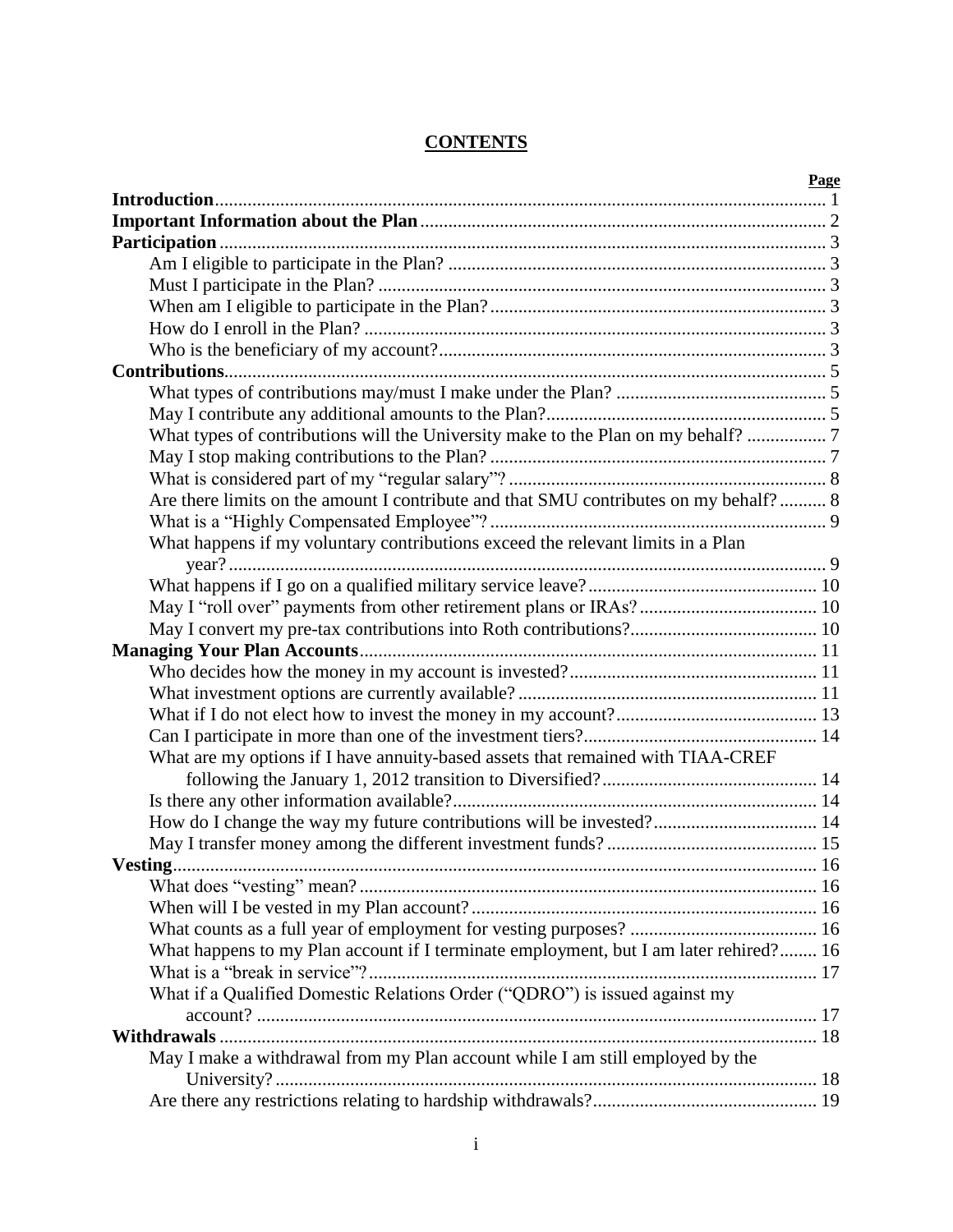| Are there any circumstances under which I must take distributions from the Plan? 25    |  |
|----------------------------------------------------------------------------------------|--|
|                                                                                        |  |
|                                                                                        |  |
|                                                                                        |  |
|                                                                                        |  |
|                                                                                        |  |
|                                                                                        |  |
| What are the tax effects of taking distributions attributable to pre-tax contributions |  |
|                                                                                        |  |
| What are the tax effects of taking distributions attributable to after-tax (non-Roth)  |  |
|                                                                                        |  |
| What are the tax effects of taking my distributions attributable to Roth               |  |
|                                                                                        |  |
|                                                                                        |  |
|                                                                                        |  |
|                                                                                        |  |
|                                                                                        |  |
|                                                                                        |  |
|                                                                                        |  |
|                                                                                        |  |
|                                                                                        |  |
|                                                                                        |  |
|                                                                                        |  |
|                                                                                        |  |
| What can I do if I have questions or feel my rights have been violated?  36            |  |
|                                                                                        |  |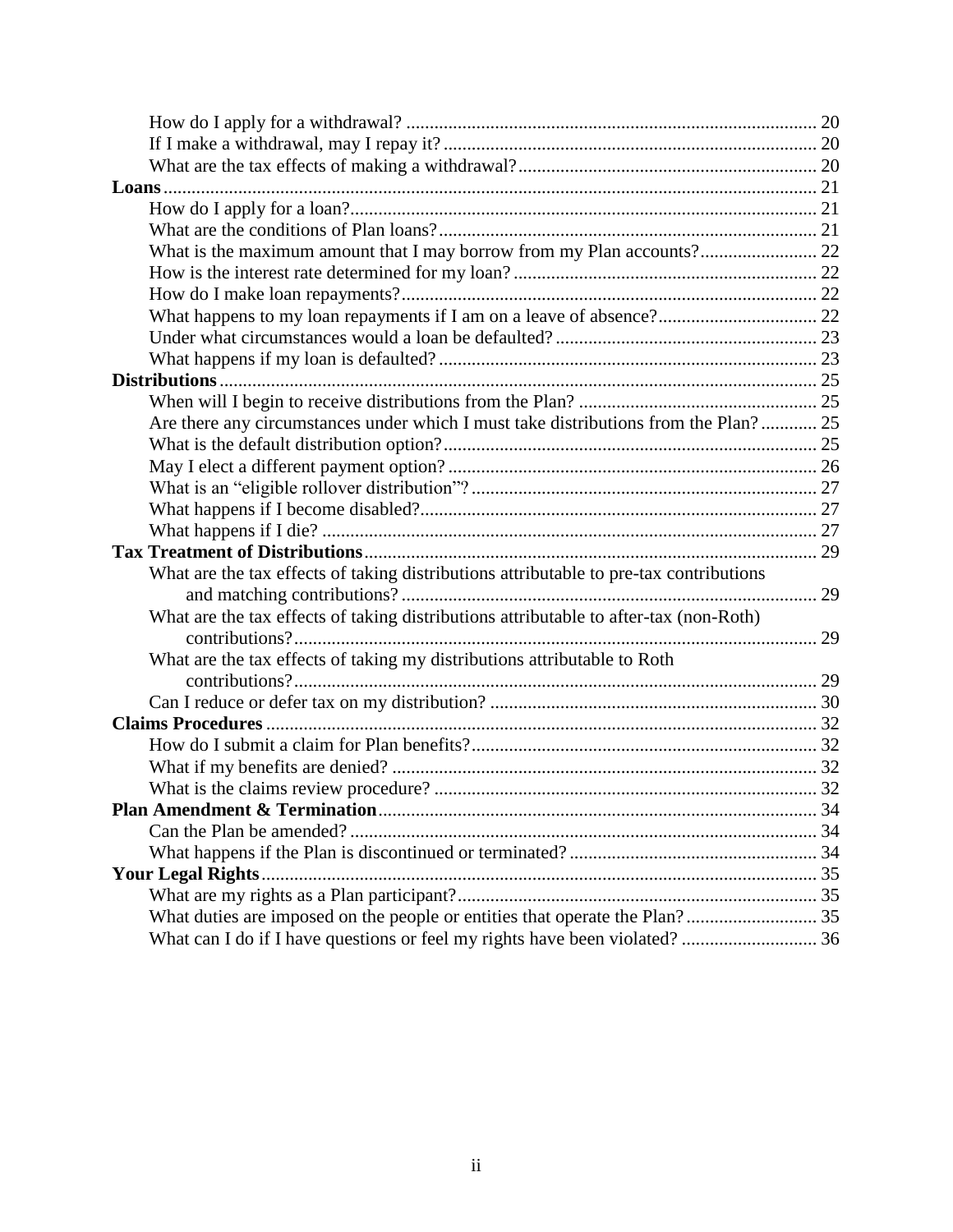### **Introduction**

<span id="page-3-0"></span>The Southern Methodist University Retirement Plan (the "Plan") was established September 1, 1976 by Southern Methodist University ("SMU" or the "University") to provide retirement benefits for University employees. The Plan is known as a tax-deferred 403(b) plan. It has been established as a way for you and SMU to work together over the long term to build your financial security through a combination of personal savings, current tax savings and contributions made by you and the University.

Through the Plan, you can save money for your future through a combination of money contributed by you and by the University. During your younger years, the Plan provides you with an opportunity to voluntarily save for retirement, with SMU matching contributions. Beginning at age 36, full-time employees are required to contribute to the Plan, also with SMU matching contributions.

Effective January 1, 2012, Plan administration was transferred to a single recordkeeper, Diversified. All mutual fund assets held with Vanguard, Fidelity and TIAA-CREF were transferred to Diversified in December 2011. Annuity based assets held with TIAA-CREF remained with TIAA-CREF, with the option for participants to transfer those assets to Diversified, in accordance with TIAA-CREF transfer provisions. Specific Plan provisions regarding SMU 403(b) accounts remaining with TIAA-CREF are noted below.

This Summary Plan Description, or "SPD," will explain how the Plan works. It describes your benefits and rights under the Plan, as it was amended and restated, effective as of January 1, 2012. In describing the Plan, we have tried to avoid using the technical words and phrases found in the legal document. If, in our efforts to make the Plan easy to understand, we have omitted or misstated any of the Plan"s provisions, the Plan"s official legal document will remain the final authority. You may request a copy of the Plan"s official legal document from SMU"s Department of Human Resources.

If in reading this SPD or the legal Plan document, you have questions about retirement planning or your Plan benefits, please contact SMU"s on-site Diversified participant counselor. You will find additional information at [smu.divinvest.com](http://smu.divinvest.com/) and will also receive additional information about the Plan by attending the orientation session at the time of your hire, SMU"s annual Human Resources Fair, or one or more of the retirement planning seminars held periodically by the University or the Plan"s administrator, Diversified Retirement Corporation ("Diversified"). If you have questions about provisions in the legal plan document, a claim for benefits under the Plan or any complaints, please contact SMU"s Department of Human Resources.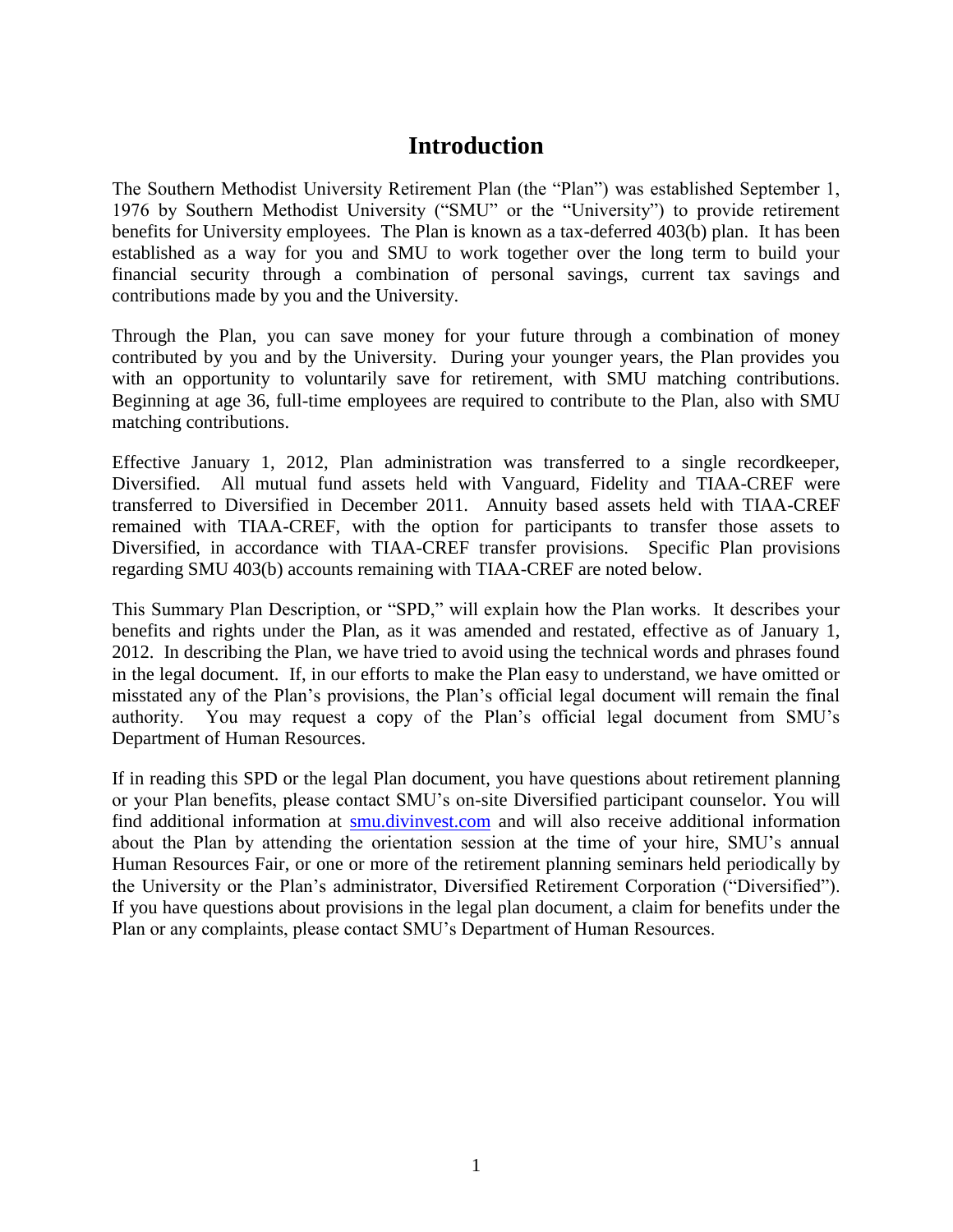## **Important Information about the Plan**

<span id="page-4-0"></span>

| <b>Plan Name:</b>                              | Southern Methodist University Retirement Plan                                                                                                                                                                               |
|------------------------------------------------|-----------------------------------------------------------------------------------------------------------------------------------------------------------------------------------------------------------------------------|
| <b>Plan Sponsor:</b>                           | Southern Methodist University ("SMU" or the "University")<br>P.O. Box 750232<br>Dallas, TX 75275-0232<br>EIN: 75-0800689                                                                                                    |
| <b>Plan Number:</b>                            | 002                                                                                                                                                                                                                         |
|                                                | <b>Plan Effective Date:</b> The Plan was originally effective September 1, 1976. This SPD describes<br>the Plan as amended and restated effective as of January 1, 2012.                                                    |
| <b>Plan Year:</b>                              | January 1 - December 31                                                                                                                                                                                                     |
|                                                | <b>Plan Administrator:</b> Southern Methodist University<br>P.O. Box 750232<br>Dallas, TX 75275-0232<br>$(214) 768 - 3311$                                                                                                  |
| <b>Agent for Service</b><br>of Legal Process*: | Vice President for Legal Affairs and General Counsel<br>Southern Methodist University Office of Legal Affairs<br>6425 Boaz Lane<br>Dallas, TX 75205                                                                         |
|                                                | *Legal process may also be served on the Plan Administrator.                                                                                                                                                                |
|                                                | Plan Recordkeeper: Diversified Retirement Corporation ("Diversified")<br>440 Mamaroneck Avenue<br>Harrison, NY 10528<br>$(888)$ 755-5801                                                                                    |
|                                                | Annuity Contracts: Information concerning TIAA-CREF annuity contracts remaining with<br>TIAA-CREF, their terms, conditions and interpretations, claims and their<br>review and service of legal process may be directed to: |
|                                                | <b>TIAA-CREF</b><br>730 Third Avenue<br>New York, NY 10017<br>$(800)$ 842-2776                                                                                                                                              |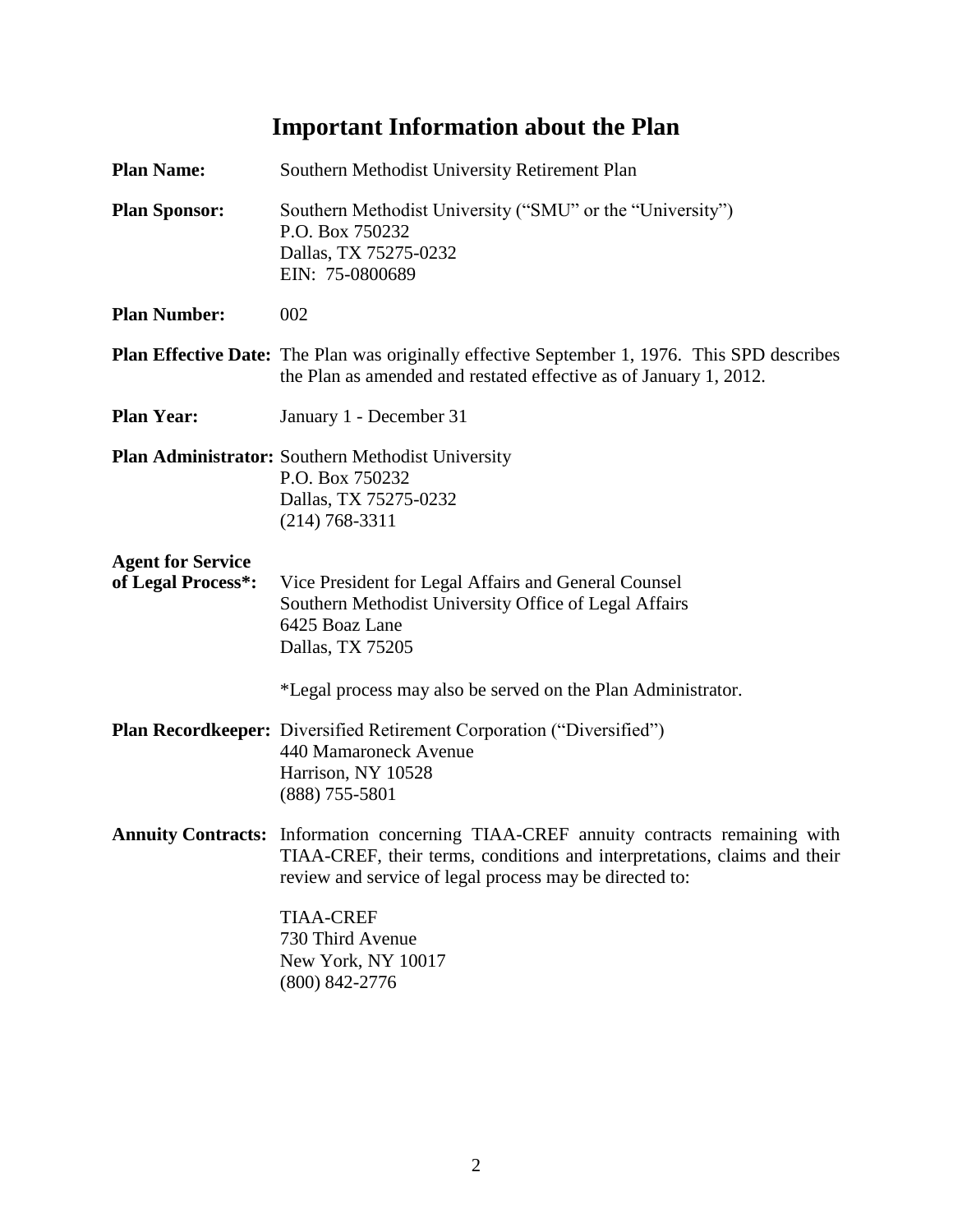## **Participation**

#### <span id="page-5-1"></span><span id="page-5-0"></span>**Am I eligible to participate in the Plan?**

You are eligible to enroll in the Plan and make voluntary pre-tax contributions, Roth contributions, and (if applicable) catch-up contributions if you are a full-time employee and not an excluded employee. (Each of these types of contributions is described under "Contributions to the Plan" below.) You are not eligible to participate if you regularly work fewer than 20 hours per week or are a student-teacher, a non-resident alien, or a leased employee.

#### <span id="page-5-2"></span>**Must I participate in the Plan?**

If you are a regular, full-time employee age 36 or older, you *must* contribute at least 5% of your pay to the Plan on a pre-tax basis. If you do not fall into this category, you are not required to participate in the Plan.

#### <span id="page-5-3"></span>**When am I eligible to participate in the Plan?**

If you are age 21 or older you are eligible to participate in the Plan and can generally receive SMU matching contributions. Once you enroll in the Plan, your contributions and SMU matching contributions will begin as soon as administratively feasible, typically with the first pay period following your enrollment. See "What types of contributions will the University make to the Plan on my behalf?" below for more information on when you will be eligible for matching contributions.

#### <span id="page-5-4"></span>**How do I enroll in the Plan?**

Enrollment procedures will be provided during new employee orientation, during which you will have the opportunity to complete an "Easy Enroll" card. All other enrollments and enrollment changes will be made by signing into your Diversified account at [smu.divinvest.com](http://smu.divinvest.com/) or by calling Diversified at 800-755-5801.

 $\triangleright$  If you do not self-enroll, mandatory contributions will automatically be withheld from your paychecks beginning with the first pay period following attainment of age 36.

#### <span id="page-5-5"></span>**Who is the beneficiary of my account?**

As part of the enrollment process, you must name one or more beneficiaries for your Plan account. Your designated beneficiary/beneficiaries will receive the vested funds in your account if you should die.

 $\triangleright$  If you are married, your spouse will automatically be your beneficiary for 100% of your account. If you wish to designate someone else as beneficiary for all or part of your account, you must first submit the written consent of your spouse, witnessed by a notary public. Your spouse automatically will become the beneficiary if your non-spousedesignated Beneficiary dies before you or if a written, spousal consent is not on file.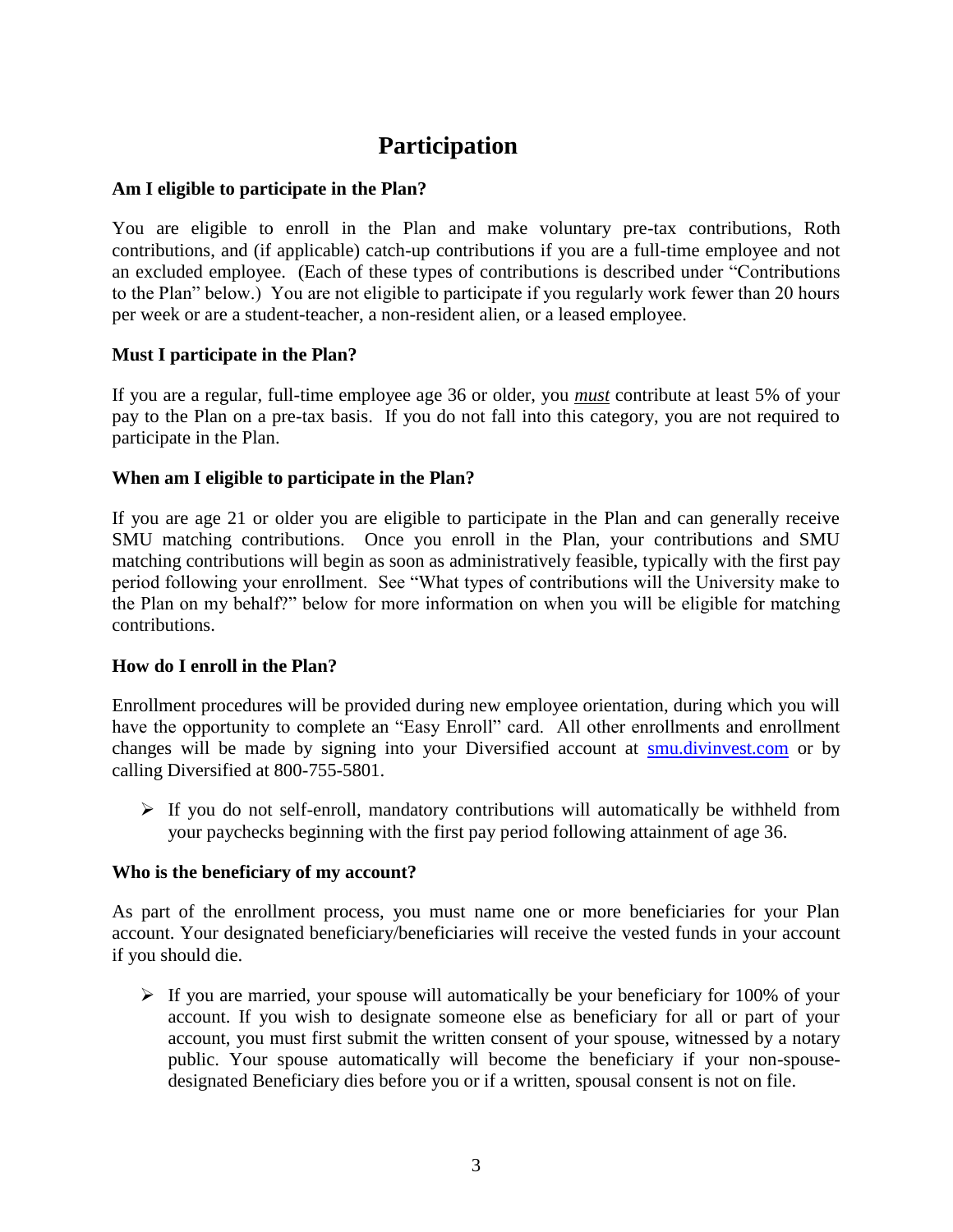$\triangleright$  If you are unmarried at the time of your death and you have not designated a beneficiary (or if your designated beneficiaries have died before you), your Plan account will be paid to your estate.

It is important to keep your beneficiary designations up to date. The latest beneficiary designation form on file with Diversified will apply.

If you have a frozen TIAA-CREF individual annuity account, the latest beneficiary designation form on file with TIAA-CREF will apply for that account.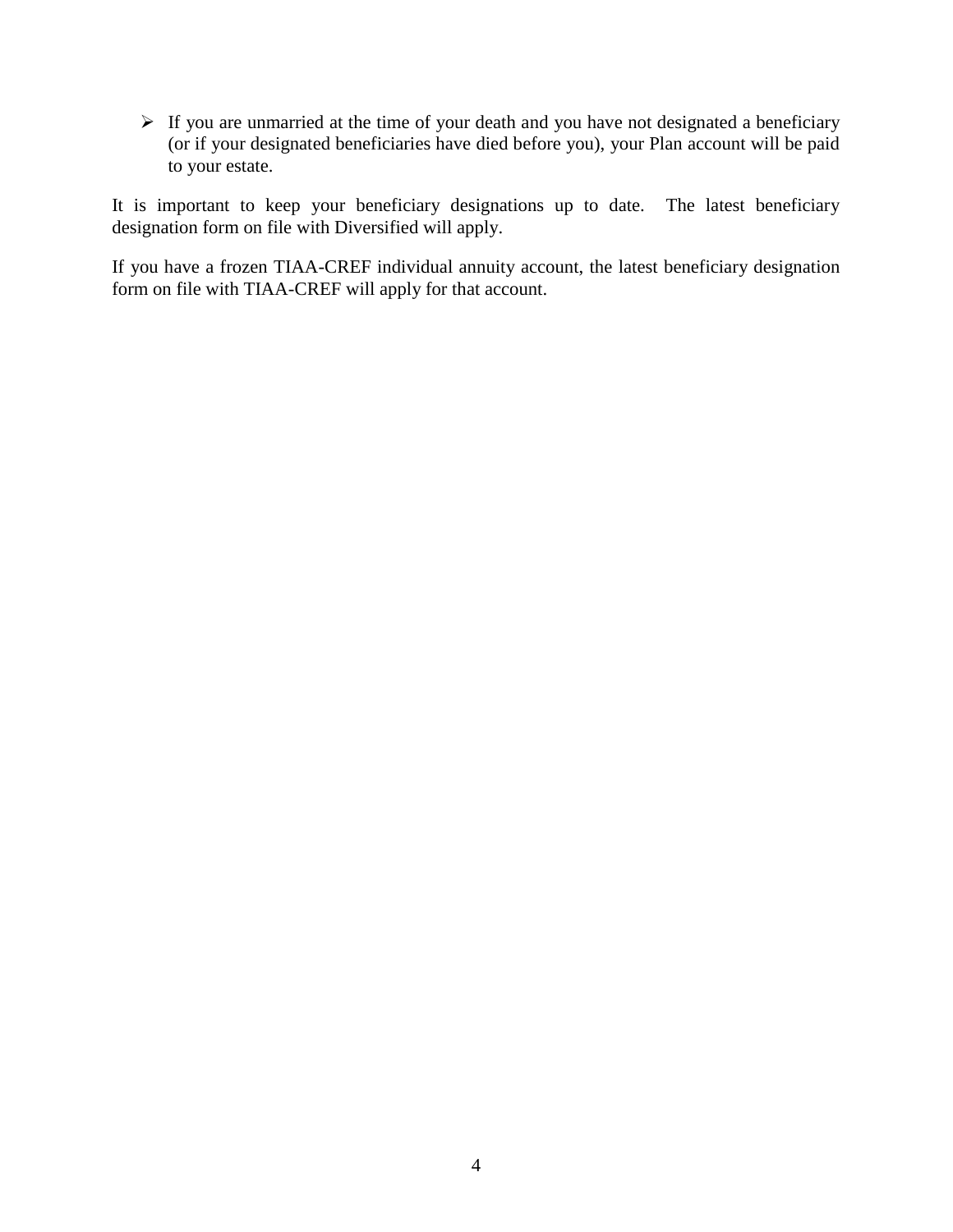## **Contributions**

#### <span id="page-7-1"></span><span id="page-7-0"></span>**What types of contributions may/must I make under the Plan?**

You may contribute any whole or partial percentage of your "regular salary" to the Plan as either voluntary pre-tax or voluntary Roth contributions, *but you must contribute at least 5% of your Regular Salary to the Plan on a pre-tax basis to be eligible for SMU matching contributions* (see "What is considered part of my regular salary?" below). Voluntary contributions will be deducted from your paycheck and credited to your Plan account as soon as administratively feasible following your enrollment. To enroll or make a change to your contribution amount, please sign into your account (or register if you have not yet done so) at [smu.divinvest.com](http://smu.divinvest.com/) or call Diversified at 800-755-5801. Your contribution election will remain in effect until a new election is made.

- $\triangleright$  You will not pay any federal income taxes on any money that you contribute to the Plan as a pre-tax contribution until you withdraw this money from the Plan. You will also defer any income taxes on earnings that you accrue on pre-tax contributions held in the Plan. Note that you do pay Social Security (FICA) and certain other employment taxes on your pre-tax contributions when you make them. For example, if your regular salary is \$20,000 per year and you elect to make pre-tax contributions to the Plan totaling \$2,000, you only pay income taxes on \$18,000.
- $\triangleright$  On the other hand, you will have taxes withheld on Roth contributions at the time that you contribute the money to the Plan, but will not pay taxes when you withdraw this money from the Plan. You also may not owe any taxes on the earnings that you accrue on these amounts depending upon whether your withdrawal is deemed "qualified." See "What are the tax effects of taking my benefits attributable to Roth contributions?" below for more information regarding qualified Roth distributions.

If you are a regular full-time employee age 36 or over, you must contribute 5% of your regular salary to the Plan as mandatory contributions on a pre-tax basis. Roth contributions are not permitted for the 5% mandatory contribution.

#### <span id="page-7-2"></span>**May I contribute any additional amounts to the Plan?**

*Age 50+ Catch-up Contributions:* If you are age 50 or over, you may elect to make additional "catch-up" pre-tax or Roth contributions to the Plan. Catch-up contributions are limited to \$5,500 per year in 2012. This limit will be adjusted for inflation in future years.

*15 Year Rule Catch-up Contributions:* In addition, a special catch-up rule may allow you to make additional contributions to the Plan if in the preceding calendar year (i) you have 15 or more full years of employment with the University, and (ii) your cumulative Plan voluntary deferrals (not including the 5% mandatory contribution, earnings or any age 50 catch-ups) total less than the product of \$5,000 times your years of employment with the University.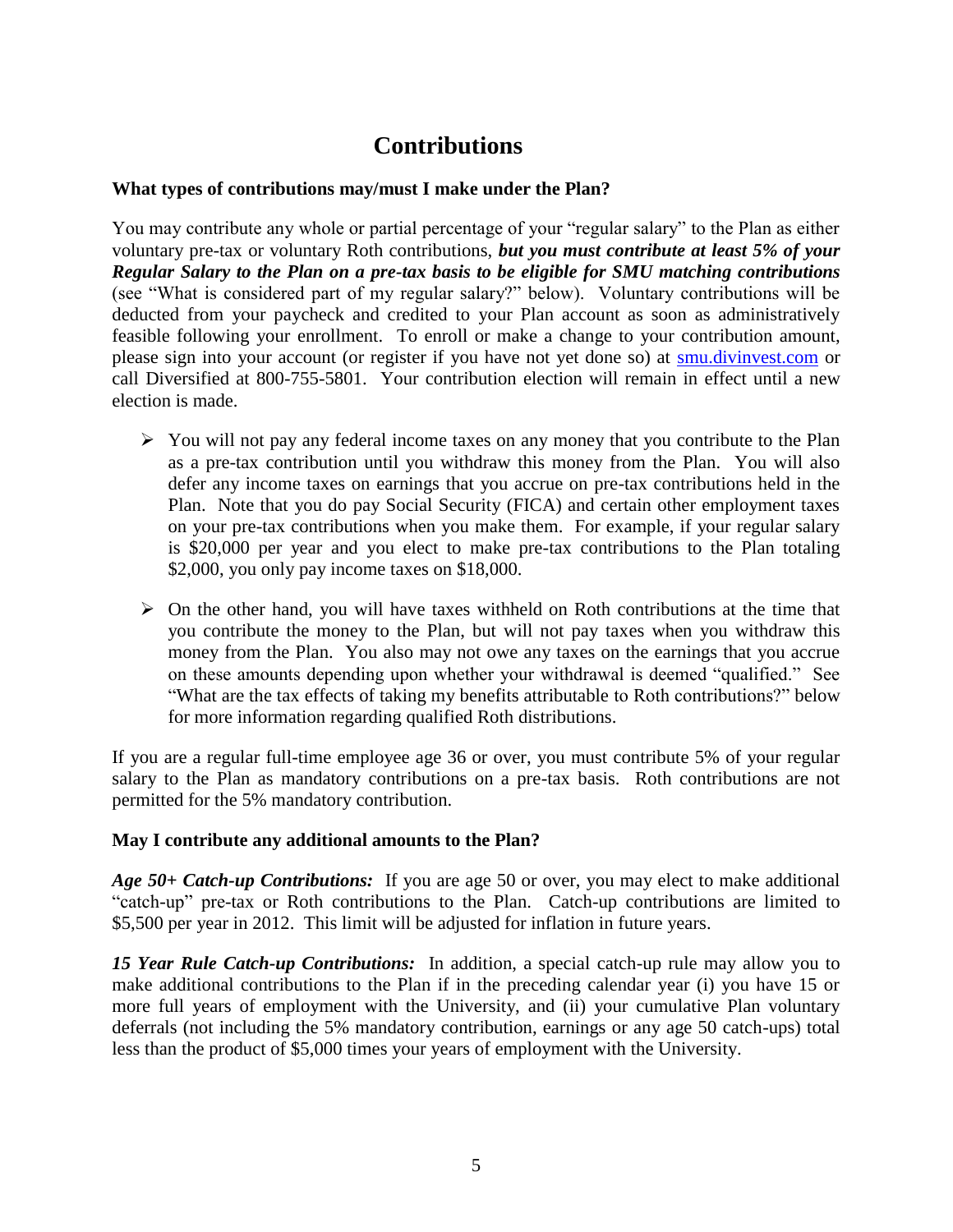- $\triangleright$  If you qualify to make these special catch-up contributions, you may contribute up to the lesser of (a) \$3,000 per year, or (b) \$5,000 times your years of service minus all prior Plan voluntary contributions. You may only contribute up to \$15,000 in your lifetime under this special catch-up rule.
- $\triangleright$  If you are over age 50, the first \$3,000 of voluntary contributions made each year that exceeds the voluntary contribution limit (which, as explained below, is \$17,000 for 2012) will be counted as a special catch-up contribution before such amounts are counted as over age 50 catch-up contributions described in the above paragraph. Thus, participants who want to maximize Plan contributions should take advantage of the special catch-up provision as soon as possible after completing 15 years of service.
- $\triangleright$  For example, assume that in 2012 you are 55 years old and have been employed full-time by the University for 15 years. Assume further that you have contributed \$20,000 in total voluntary contributions to the Plan (or any other 403(b) plan). Because your total of \$20,000 in voluntary contributions is less than \$75,000 (your 15 years of service times \$5,000), you are eligible for the special catch-up. In 2012, you first must make your 5% mandatory contribution to the Plan. Then, you may contribute the 2012 maximum voluntary contribution of \$17,000. In addition, you may make the special catch-up contribution of \$3,000, the lesser of \$3,000 and \$55,000 (\$5,000 times your 15 years of service minus your \$20,000 in prior voluntary contributions). Finally, you may make your 2012 \$5,500 age 50 catch-up. Thus, for 2012 you may make a total Plan voluntary contribution of \$25,500 (\$17,000 voluntary contributions  $+$  \$3,000 15-year catch-up  $+$ \$5,500 age 50 catch-up) - in addition to your mandatory 5% contribution.

In 2013, during your  $16<sup>th</sup>$  year of employment, you would now have contributed a total of \$40,000 in voluntary contributions to the Plan (\$20,000 plus \$20,000). Note that the 5% mandatory contribution and any age 50 catch-ups are not included in your total voluntary contributions for this purpose. You are still eligible for the special catch-up because this total of \$40,000 is less than \$80,000 (your 16 years of service times \$5,000), and you have not yet contributed the lifetime maximum of \$15,000 in special catch-up contributions. In 2013, you must make your 5% mandatory contribution and you may contribute the maximum voluntary contributions and age 50 catch-up contributions for 2013. In addition, you may make again a special catch-up contribution of \$3,000, the lesser of \$3,000 and \$40,000 (\$5,000 times 16 years of service minus \$40,000 in prior cumulative voluntary contributions).

*IMPORTANT***:** These formulas are complex so please contact SMU's on-site Diversified Retirement Planning Consultant if you need assistance.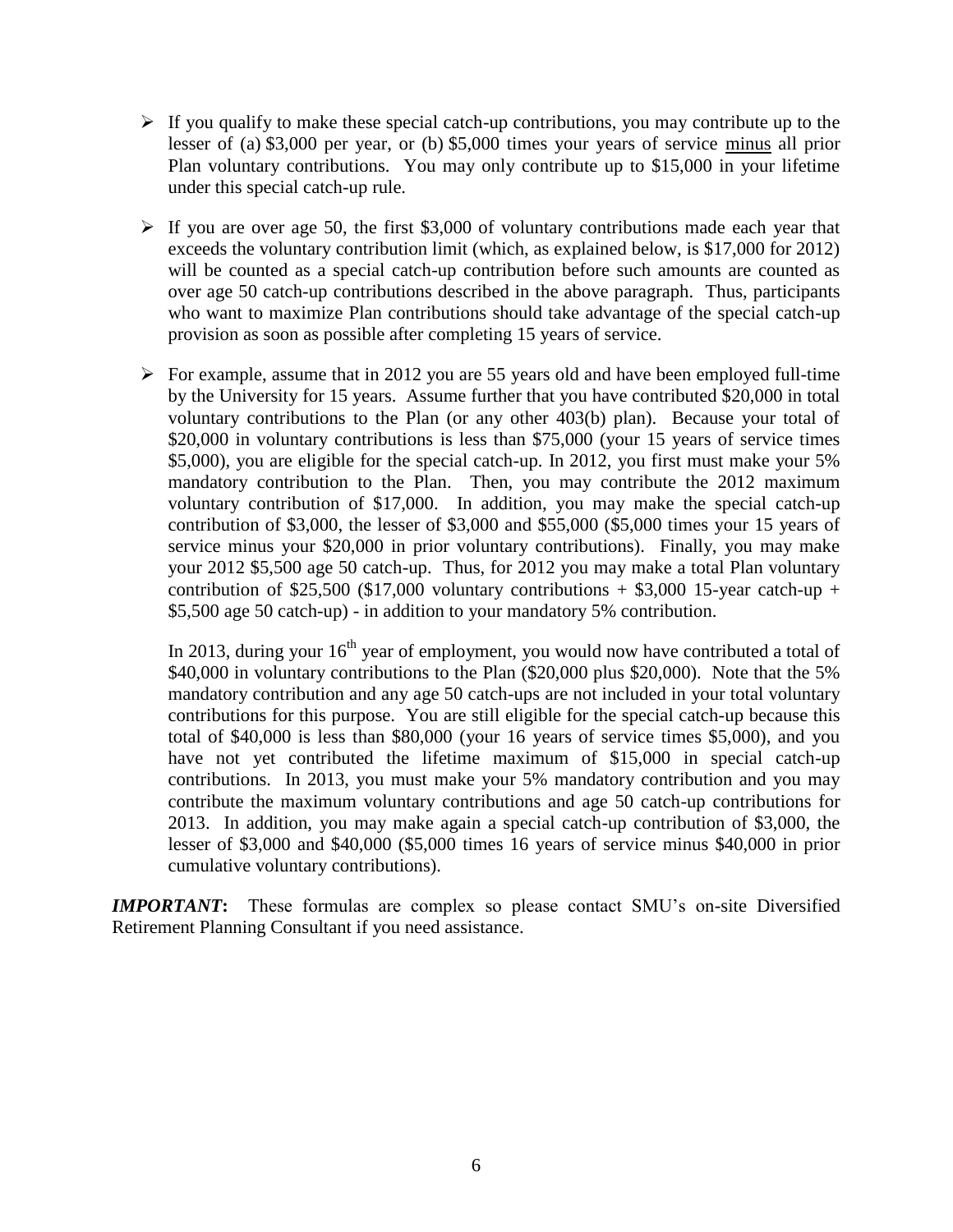#### <span id="page-9-0"></span>**What types of contributions will the University make to the Plan on my behalf?**

If you are at least 21 years old and a non-temporary employee scheduled to work at least nine months per year and 20 hours per week and you contribute 5% (pre-tax only) of your regular salary to the Plan, the University will make matching contributions (based on your age) to the Plan on your behalf. If you were hired prior to June 1, 2010, you must be at least 26 years old and meet these requirements in order to be eligible to receive matching contributions.

- $\triangleright$  If you are classified as temporary, contract, a post-doctorate fellow, adjunct faculty, or a student, you will not be eligible to receive matching contributions regardless of your age, work schedule, or plan contributions.
- $\triangleright$  Contributions in excess of 5%, Roth contributions, and Catch-up contributions are not eligible for SMU matching contributions.

If you are eligible for matching contributions and are under age 41, the University will contribute an amount equal to 8% of your regular salary as a matching contribution. If you are eligible for matching contributions and are age 41 or older, the University will contribute an amount equal to 10% of your regular salary. See "What is considered part of my "regular salary"?" below for more information on what is included in this amount.

Assuming that you contribute 5% of your regular salary to the Plan on a pre-tax basis (as either voluntary or mandatory contributions), the following illustrates the matching contributions that the University will make to the Plan on your behalf as a percentage of your regular salary:

| Age                | Your<br>Contribution | <b>SMU</b> Contribution | Total |
|--------------------|----------------------|-------------------------|-------|
| Prior to age 41    | 5%                   | 8%                      | 13%   |
| On or after age 41 | 5%                   | 10%                     | 15%   |

If you continue your contributions, the University will continue to make its matching contribution to the Plan while you are on a paid leave of absence.

#### <span id="page-9-1"></span>**May I stop making contributions to the Plan?**

If you are *under* age 36, your contributions are voluntary and you may stop your voluntary contributions by signing into your account via [smu.divinvest.com](http://smu.divinvest.com/) or by calling Diversified at 800-755-5801. Your contribution change will take effect as soon as administratively feasible after making the change, depending primarily on the time of the month that you made the change. If you decide to start making voluntary contributions again at a later date, you may begin making them by signing into your account via **smu.divinvest.com** or by calling Diversified at 800-755-5801 and increasing your contribution percentage. Contributions will be deducted as soon as administratively possible thereafter.

If you are *an eligible full-time employee age 36 or older*, you must contribute at least 5% of your regular salary to the Plan on a pre-tax basis as a condition of employment with SMU.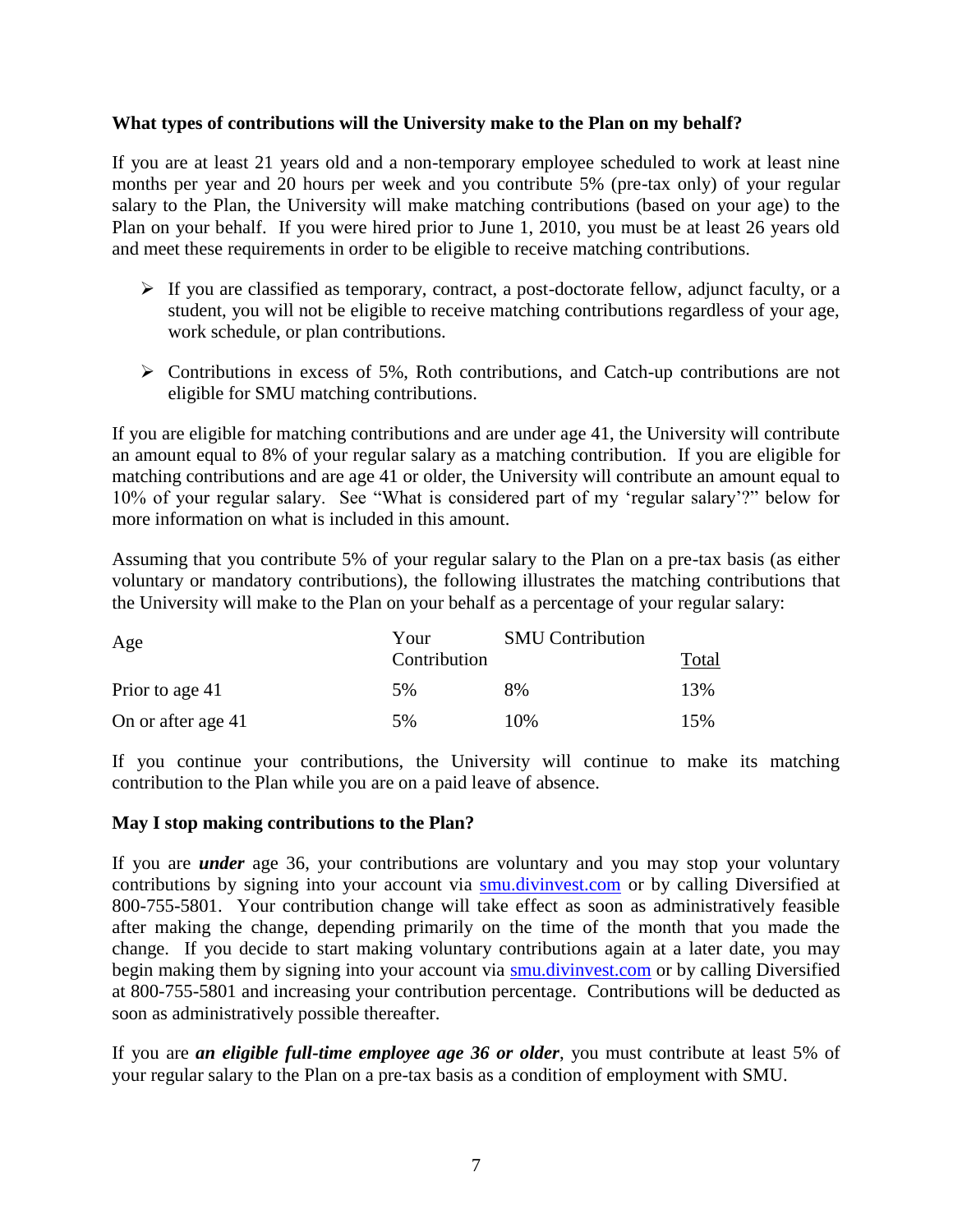#### <span id="page-10-0"></span>**What is considered part of my "regular salary"?**

Your regular salary includes your base pay (prior to any deductions for contributions to the Plan or to the University"s cafeteria or 457(b) Plan), plus additional compensation for teaching during summer or inter-term sessions, and additional compensation from externally funded grants or contracts, provided that the direct cost budget of the grant or contract includes fringe benefits.

- Your regular salary does *not* include additional or special compensation such as overtime, bonuses, reimbursements, expense allowances, moving expenses, cash and non-cash fringe benefits, deferred compensation, welfare benefits, endowed supplemental salary (with the exception of the Stella Porter Russell endowment), or pay for extra assignments.
- $\triangleright$  For purposes of your 5% mandatory contributions, any voluntary contributions and SMU matching contributions, Regular salary is limited under Internal Revenue Code regulations to \$250,000 for 2012. This limit will be adjusted for inflation in future years.

#### <span id="page-10-1"></span>**Are there limits on the amount I contribute and that SMU contributes on my behalf?**

This SPD refers to voluntary contributions (including voluntary Roth contributions), mandatory contributions, and SMU matching contributions. IRS limitations apply to these contributions differently.

- $\triangleright$  You may contribute up to the maximum annual dollar amount allowed by law (\$17,000) for 2012) as *voluntary* contributions to the Plan. This limit applies to combined pre-tax and Roth contributions and will be adjusted for inflation in future years. Any age 50 and/or special 15 year catch-up contributions that you make will *not* be counted against this limit.
- $\triangleright$  Please note that for full-time employees age 36 and over, the 5% mandatory contribution is *not* considered a voluntary contribution, and therefore the \$17,000 limitation, as adjusted for inflation, is *in addition* to the 5% mandatory contribution that you must make to the Plan. Thus, such employees may contribute their mandatory 5% contribution *and* the maximum amount allowed by law (\$17,000 for 2012) as voluntary contributions to the Plan each year (in addition to any catch-up contributions).
- In addition, the IRS places a limit on the **total** amount of money that may be contributed to your account each year. This limit applies to both your voluntary and mandatory contributions as well as to the University's matching contributions to the Plan. For 2012, your maximum annual contributions cannot exceed the lesser of \$50,000 or 100% of your total salary. This limit will be adjusted for inflation in future years. As with the voluntary contribution limit, any catch-up contributions that you make will *not* be counted against this limit.
- $\triangleright$  Contributions may also be limited to an amount that enables the Plan to pass certain nondiscrimination tests. In order to pass these tests (known as the ACP test), the University may distribute excess vested matching contributions or forfeit excess nonvested matching contributions to "highly compensated employees." As an alternative,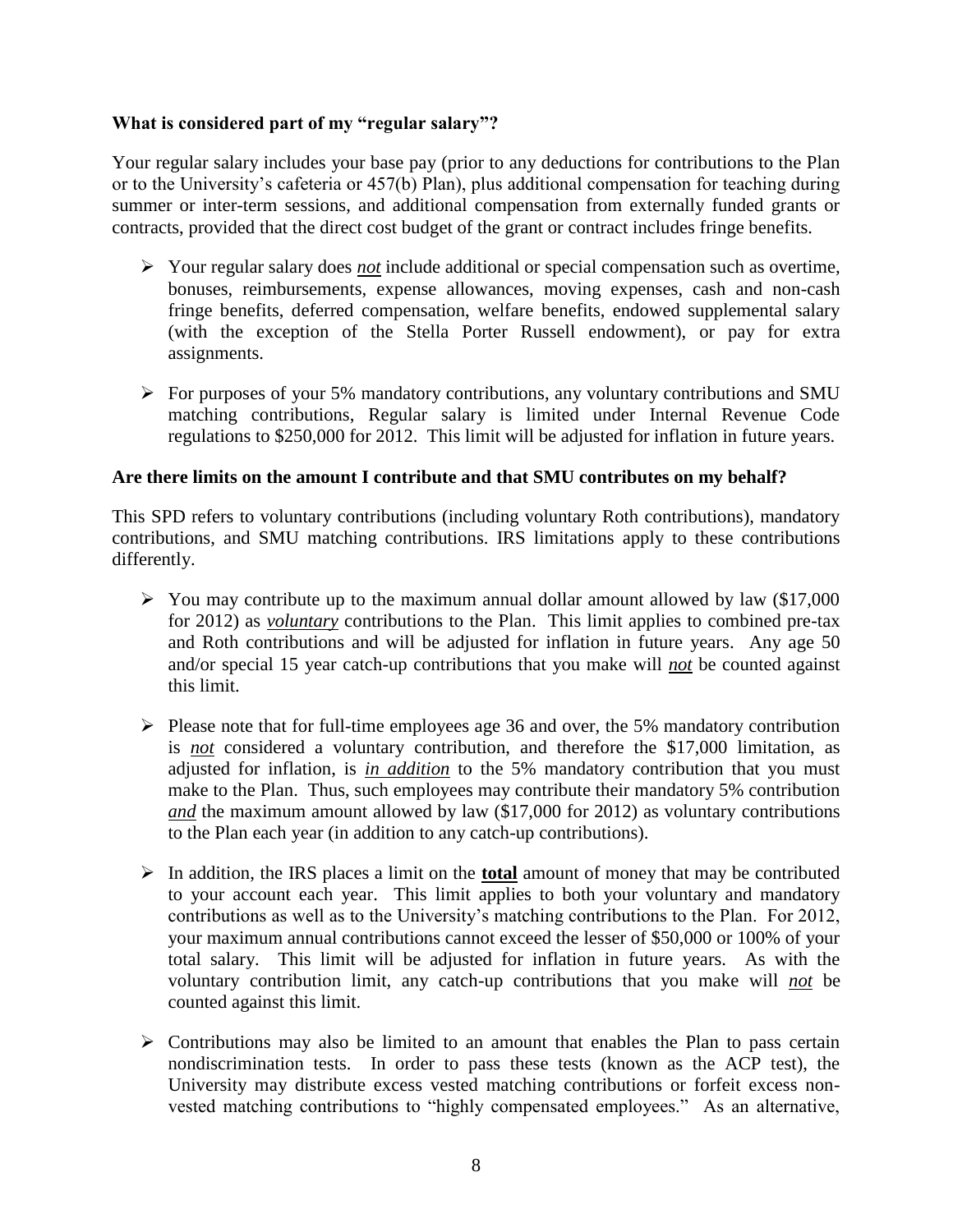the University may choose to make a 100% vested contribution (called a qualified matching or qualified non-elective contribution) to any or all of the members of the nonhighly compensated group who have met the eligibility requirements for the Plan. The University will notify you if your contributions exceed these limits and if they will need to be distributed or forfeited.

#### <span id="page-11-0"></span>**What is a "Highly Compensated Employee"?**

A highly compensated employee is generally one who receives salary from the University of more than \$110,000 in the prior year AND is among the top-paid 20% group of employees for the prior year. This limit will be adjusted for inflation in future years.

#### <span id="page-11-1"></span>**What happens if my voluntary contributions exceed the relevant limits in a Plan year?**

The annual IRS dollar limit is an aggregate limit that applies to all *voluntary* contributions (excluding catch-up contributions) you may make under this Plan or any other cash or deferred arrangements (including other 403(b) plans, simplified employee pensions or 401(k) plans in which you may be participating).

- $\triangleright$  While you are ultimately responsible for ensuring that you do not exceed the IRS limits, SMU will monitor your contributions to ensure that your contributions to the SMU plan do not exceed the annual limits. However, if your total contributions under all cash or deferred arrangements for a calendar year (including contributions made through a prior employer's plan during the calendar year) exceed the annual dollar limit, the excess must be included in your income for the year.
- $\triangleright$  For this reason, it is important that you adjust your contributions to the SMU Plan, taking into consideration contributions you made to any other plans subject to the annual limits.
- $\triangleright$  If your combined contributions exceed the annual limit, you should request in writing that these excess contributions be returned to you. If you fail to request such a return, you may be taxed twice, once in the year the contribution is made and a second time when the excess contribution is ultimately distributed to you by the Plan.
- $\triangleright$  If you decide that the excess should be distributed from this Plan, you must communicate this in writing to the University no later than March 1st following the close of the calendar year in which the excess contribution was made. However, if the entire dollar limit is exceeded in this Plan or any other plan maintained by the University, you will be deemed to have notified the University of the excess. The University will re-characterize your excess voluntary pre-tax or Roth contributions as catch-up contributions to the extent possible, and then return any remaining excess contributions (and any earnings thereon) to you by April 15th. Your excess contributions distributions will not be taxable to you in the year of distribution, but rather will be taxable to you in the prior year. Any earnings distributed, however, will be taxable to you in the year of distribution.

No matching contributions will be made on any excess contributions (and any such prior matching contributions will be forfeited).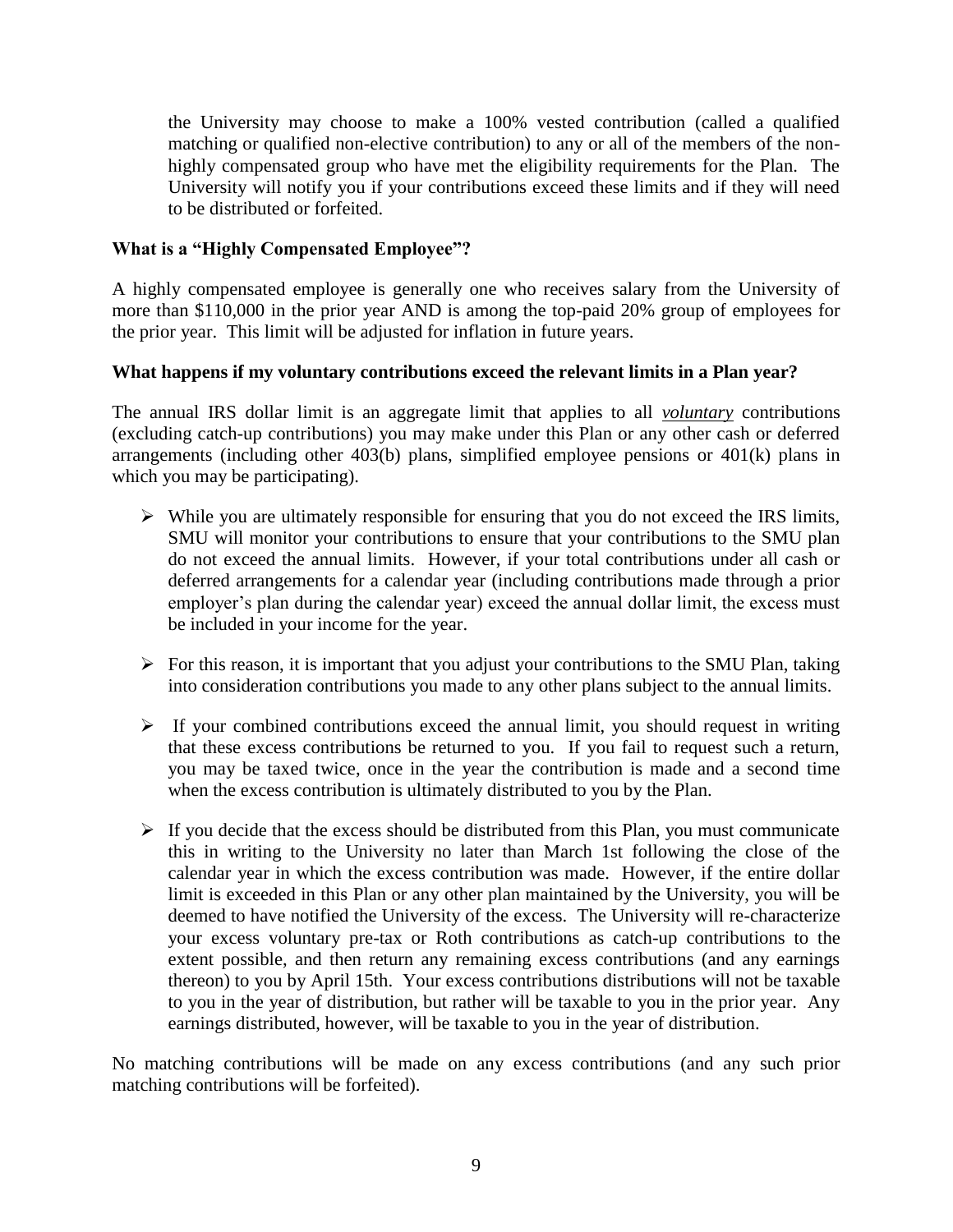#### <span id="page-12-0"></span>**What happens if I go on a qualified military service leave?**

Generally, when you go on a qualified military service leave, you are no longer able to make voluntary contributions or catch-up contributions until you return to work. However, when you return to work, you will be given an opportunity to make up the contributions that you could have made while you were on such leave, and the University will make any matching contributions that you would have been entitled to. You will have a period of three times the period of military service to make up these contributions, not to exceed five years.

When determining the contributions to be restored to your account, the University will use the regular salary you would have received during the period of your leave, or if that amount is not reasonably certain, your average salary during the 12-month period preceding your leave.

#### <span id="page-12-1"></span>**May I "roll over" payments from other retirement plans or IRAs?**

With the exception of amounts attributable to "after-tax contributions" (excluding Roth contributions), you may make rollover contributions from another employer"s 401(k), 403(b) or governmental 457 plans or an Individual Retirement Account ("IRA") (as long as the IRA rollover was attributable to a prior employer's plan) into this Plan.

 $\triangleright$  You generally have 60 days from the date of a distribution to contribute that amount to this Plan as a participant rollover contribution. If you elect a direct rollover, the rollover amount will be contributed directly to this Plan. Rollover contributions are held in a separate rollover Plan account. To find out how to make a rollover contribution, call Diversified at 800-755-5801.

#### <span id="page-12-2"></span>**May I convert my pre-tax contributions into Roth contributions?**

You may be eligible to transfer amounts held in your non-Roth accounts to a Roth in-plan rollover account. This is like doing a rollover without your money ever having to leave the Plan. You are eligible for this in-Plan conversion if the following conditions are met:

- 1. You are otherwise eligible for a distribution from your non-Roth Accounts (see "When will I begin to receive benefits from the Plan?" to determine if you are eligible for a distribution); and
- 2. The rollover qualifies as an "eligible rollover distribution" (see "What is an "eligible rollover distribution?"" below).

If you take advantage of this in-Plan rollover option, you must include any previously untaxed portion of the in-Plan rollover amount in your gross income. However, the rolled over amount will not be subject to the 10% penalty that typically applies to early withdrawals. In addition, such rollovers will not be subject to the mandatory 20% withholding that typically applies to distributions from the Plan. You will also not owe income tax on any additional earnings accrued on these amounts when you ultimately withdraw them if the distribution is deemed "qualified." See "What are the tax effects of taking my benefits attributable to Roth contributions?" below for more information regarding qualified Roth distributions.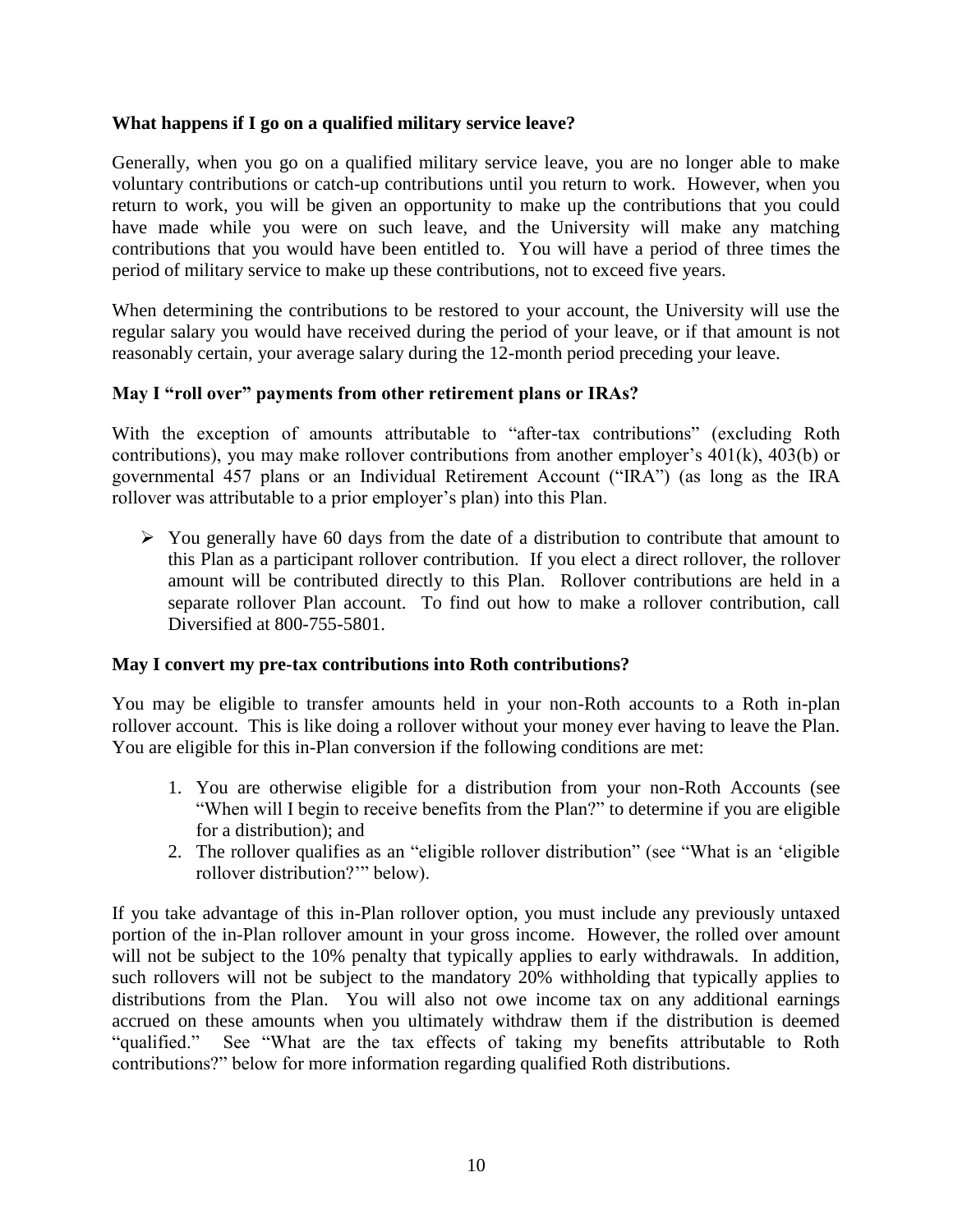## **Managing Your Plan Accounts**

#### <span id="page-13-1"></span><span id="page-13-0"></span>**Who decides how the money in my account is invested?**

You do. When you enroll in the Plan, you may direct how the money in your account is invested by choosing from among a variety of investment funds. The investments made available to you will be determined by the University, and may change from time to time. Currently, you have a variety of mutual funds, a Guaranteed Interest Contract ("GIC"), and a number of age-specific target date (also called "lifecycle") retirement funds in which you may choose to invest your money. You also have an open brokerage window option that permits you to select virtually any publicly traded mutual fund. These investment options have been organized into three investment tiers, which are described below.

 $\triangleright$  A number of SMU 403(b) participants have amounts invested in a frozen TIAA-CREF Annuity Contract option. Effective January 1, 2012, Plan contributions will be directed only to Diversified.

More detailed information about the investment options available to you, their historic returns and benchmark comparisons, and their associated fees and expenses will be provided to you on an annual basis.

- $\triangleright$  For additional information about each fund you may visit [smu.divinvest.com](http://smu.divinvest.com/) or call Diversified at 800-755-5801.
- For additional information about a frozen TIAA-CREF Annuity Contract option, you may contact TIAA-CREF at (800) 842-2776 or [www.tiaa-cref.org.](http://www.tiaa-cref.org/)

Your SMU Retirement Plan is intended to be a 404(c) plan as described in Section 404(c) of the Employee Retirement Income Security Act of 1974 (ERISA). This provision provides special rules for plans that permit participants to have control over their accounts (like yours). Because you choose your own investments, you are responsible for any investment gains or losses that result from your investment decisions. The Plan"s fiduciaries (the University, etc.) are not liable if the value of your account declines because of investment losses based on your investment decisions.

You should remember that your account gains and losses will depend in part upon your choice of investments. There are no guarantees of performance, and neither the University, Diversified, TIAA-CREF (for frozen annuity contracts), nor any of their representatives provide investment advice or insure or otherwise guarantee the value or performance of any investment you choose.

#### <span id="page-13-2"></span>**What investment options are currently available?**

The Plan"s available investment options have been organized into three investment tiers that are designed to meet the varying interests and needs of Plan participants. You may generally invest in any or all of the tiers, transfer existing balances, and change your investment elections for future contributions.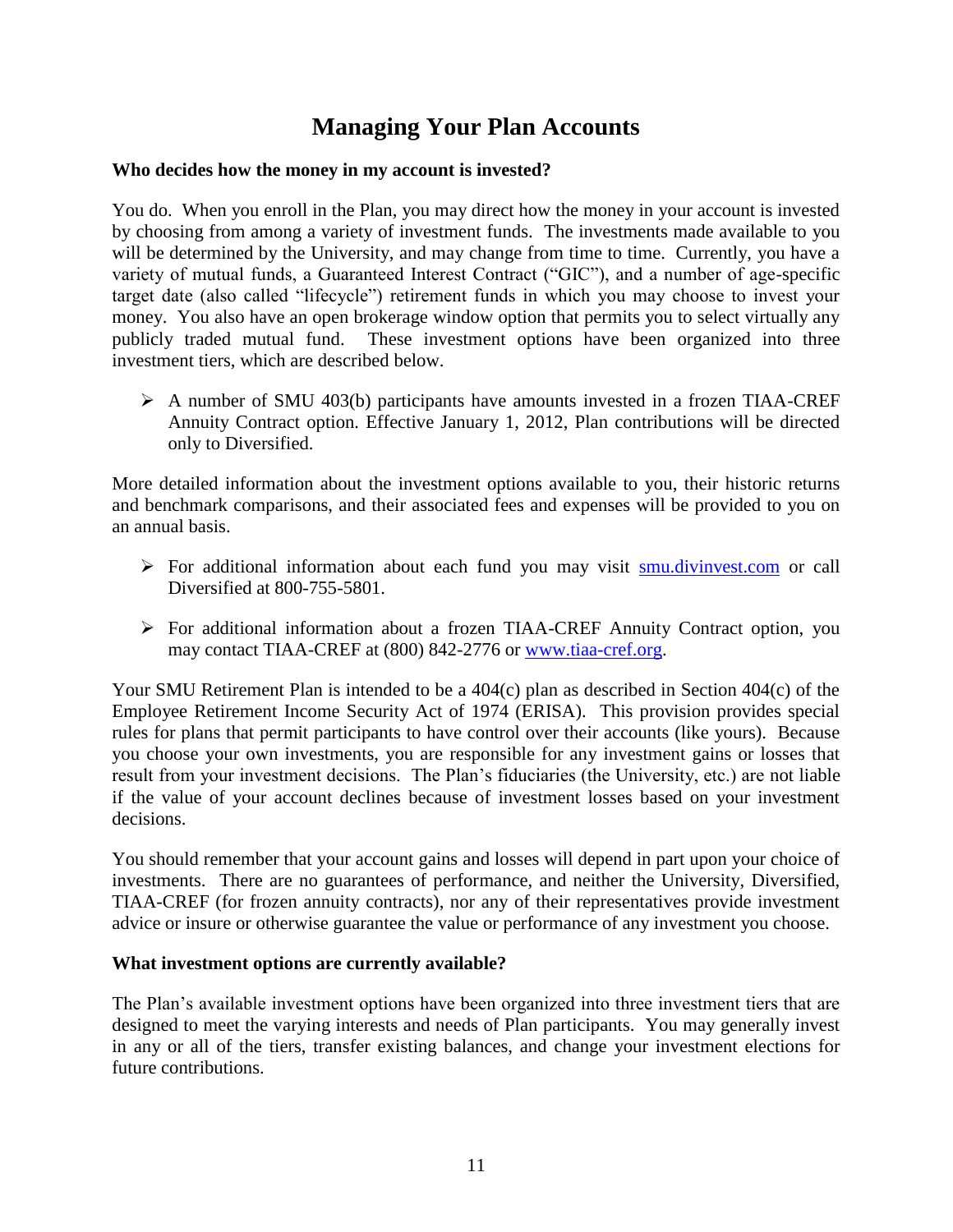#### *Tier 1 – Target Date Funds*

Tier One is composed of target date funds, including the Vanguard Target Retirement Funds, the Fidelity Freedom Funds, and the T. Rowe Price Retirement Funds. Target date funds are designed for the investor who wants an easy, "do-it-for-me" solution to saving for retirement. As explained above, these funds provide diversification in a single fund, managed to a specific time horizon—usually a "targeted" retirement date. This type of investment automatically adjusts from aggressive to conservative investments as you near your retirement age.

#### *Tier 2 – Mutual Funds and GIC*

Tier Two includes a carefully reviewed and chosen list of mutual funds from well-known fund families representing the major asset classes (including money market; fixed-income; large-, mid- and small-cap equity value, blend and growth funds; domestic and international funds; and active and passive funds).

- $\triangleright$  If you're a knowledgeable investor, you can create your own investment mix with the funds available under the Plan. This can be a great way to make sure your investments suit your individual needs—and know you"re doing it with funds chosen for you by the University with assistance from the SMU Retirement Plan Advisory Council. Be sure, though, to regularly review your portfolio and update it whenever necessary. The funds are managed by their individual fund families, not the University or Diversified.
- $\triangleright$  In addition to these mutual funds, Tier 2 also includes the New York Life Insurance Company Guaranteed Interest Contract ("GIC"). The GIC is a stable value group annuity contract that seeks to provide limited volatility with a guarantee of principal and accumulated interest. If you invest in the GIC, a return of your principal is guaranteed. In addition, you will receive interest at a guaranteed rate that is determined every six months, but will never fall below a floor of 1%. *There are restrictions on the transfer of any amounts held in the GIC to fixed income, money market, open brokerage window, or other competing funds, such as money market funds, funds in the Schwab Personal Choice Retirement Account (a self-directed brokerage account), or any short-term bond funds*. Check with a Diversified representative before transferring money from the GIC.

#### *Tier 3 – Schwab PCRA*

Tier Three is the Schwab Personal Choice Retirement Account ("PCRA"), a self-directed mutual fund brokerage account/open brokerage window offered through Charles, Schwab & Co., Inc. If you have a sophisticated understanding of investment principles and the stock market, you may want to consider this option.

 $\triangleright$  A brokerage account allows you to invest your account in an even wider variety of mutual funds than what is offered under the Plan. You are solely responsible for managing your brokerage account, so be sure that you have the resources and time to research and monitor your investments and that you"re comfortable with the additional risk involved.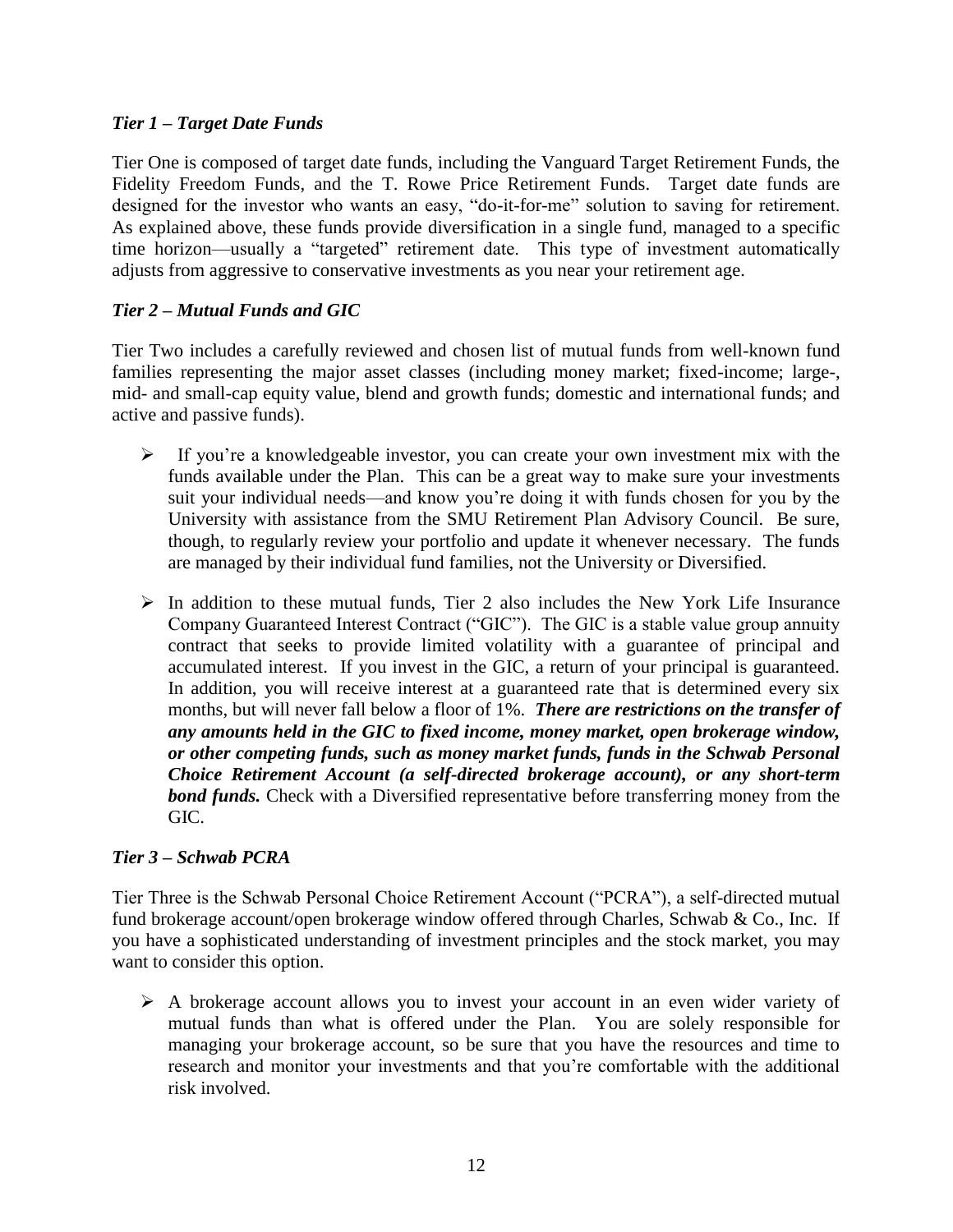- $\triangleright$  In addition to Schwab's fees and the underlying mutual fund expense ratios and fees, Schwab charges an annual \$50 Open Brokerage Window fee. If you elect to open a PCRA, this fee will be waived for 2012. Before you invest in the PCRA or purchase or sell any mutual funds, you should ask Diversified and Schwab about any additional fees associated with the purchase or sale of mutual funds through the PCRA open brokerage window.
- For more information or to open a PCRA, please contact Diversified. You may invest in the PCRA by transferring contributions to the account, subject to the following minimum amounts:
	- initial transfer minimum of \$1,000; and
	- subsequent transfer minimum of \$250 (although some mutual funds offered through Schwab may require higher minimums).
	- Contact Schwab at 888-393-7272 or [www.schwab.com](http://www.schwab.com/) to place trade orders in your PCRA account and to confirm which funds may require higher minimums.

#### <span id="page-15-0"></span>**What if I do not elect how to invest the money in my account?**

If you self-enroll on-line, you must make your investment elections at that time or your enrollment will not be processed. If you are a full-time employee and do not self-enroll by age 36, you will be automatically enrolled and your contributions and SMU matching contributions will be invested in an age-appropriate Vanguard Target Retirement Fund.

 $\triangleright$  If your contributions are invested automatically for you, you may change your investment funds without any financial penalty, as explained under "How do I change the way my future contributions will be invested?" and "May I transfer money among the different investment funds?" below.

The Vanguard Target Retirement Funds are a type of lifecycle fund called a retirement "targetdate" fund, meaning each fund's assets are allocated based on the assumption that the person holding its shares will retire at a time close to the year indicated by the fund's name (for example, the 2020 Fund assumes you"ll retire close to the year 2020, and the 2030 Fund assumes you"ll retire close to the year 2030).

- $\triangleright$  The Funds invest in a diversified portfolio across asset classes. Fund assets are allocated more aggressively the farther away from the retirement target date, and gradually become more conservative by reducing their equity allocations and increasing their fixed-income and short-term holdings as the target retirement date approaches.
- $\triangleright$  The Target Retirement Funds' asset allocation model assumes that the participant will remain invested in that fund after retirement, and it reaches its stable and most conservative asset allocation when the average assumed participant's age is 65.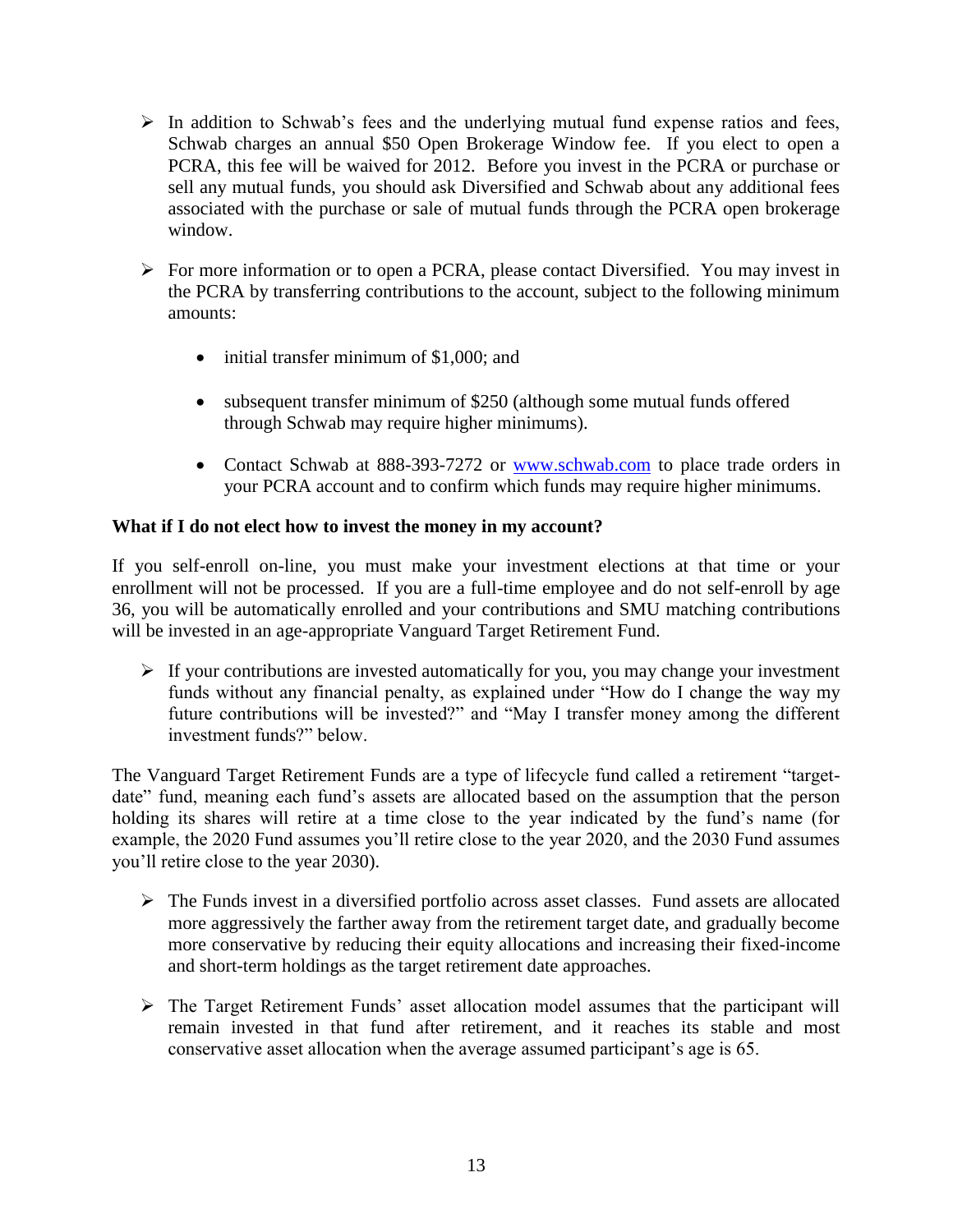- $\triangleright$  The Funds seek to provide high total returns until the Fund reaches its target date. After reaching the target retirement date, the Funds seek high current income, and as a secondary objective, capital appreciation.
- $\triangleright$  Ultimately, all of the target-date funds will merge into the Vanguard Target Retirement Income Fund when each Fund reaches its target date.

The specific Vanguard Target Retirement Funds chosen as the default for a particular participant will be based on the assumption that the participant will retire at age 65. For more information on Vanguard Target Retirement Funds, please review the prospectus for the Funds [available here](https://personal.vanguard.com/us/LiteratureRequest?FW_Activity=FindLiteratureActivity&FW_Event=category&cat_cd=PRRP&sub_cat_cd=MFPR&entryPoint=PUB&usage_cat=PRRPMFPR)  [from Vanguard's website,](https://personal.vanguard.com/us/LiteratureRequest?FW_Activity=FindLiteratureActivity&FW_Event=category&cat_cd=PRRP&sub_cat_cd=MFPR&entryPoint=PUB&usage_cat=PRRPMFPR) or contact SMU"s on-site Diversified participant retirement consultant.

#### <span id="page-16-0"></span>**Can I participate in more than one of the investment tiers?**

Yes, you may participate in any one or all of the three investment tiers.

#### <span id="page-16-1"></span>**What are my options if I have annuity-based assets that remained with TIAA-CREF following the January 1, 2012 transition to Diversified?**

You may continue to hold certain annuity investments with TIAA-CREF that you held prior to January 1, 2012, pursuant to an individual contract. While you may elect to transfer these investments to other investment options (in accordance with any applicable 10-year payout option), you are not required to do so. New contributions will no longer be made to these TIAA-CREF annuities as of January 1, 2012.

#### <span id="page-16-2"></span>**Is there any other information available?**

You will be provided with detailed fund type descriptions, performance, benchmark, fee, and expense information about the available investment options on an annual basis. Additional information is available to you directly from the University and Diversified, or from TIAA-CREF is you have frozen annuity-based assets with TIAA-CREF, upon request. The information for each investment option includes:

- Copies of any prospectuses or similar documents relating to investment alternatives;
- Copies of any financial statements or reports, such as statements of additional information and shareholder reports, and of any other similar materials relating to the investment alternatives, to the extent provided to the Plan;
- A statement of the value of a share or unit of each investment alternative as well as the date of the valuation; and
- A list of the assets comprising the portfolio of each investment alternative that constitute Plan assets and the value of each such asset (or the proportion of the investment alternative which it comprises).

#### <span id="page-16-3"></span>**How do I change the way my future contributions will be invested?**

You may change the way your contributions are invested by signing into your Diversified account at **smu.divinvest.com** or by calling Diversified at 800-755-5801. Changes received by Diversified before 4:00 p.m. Eastern Time will be effective the same day.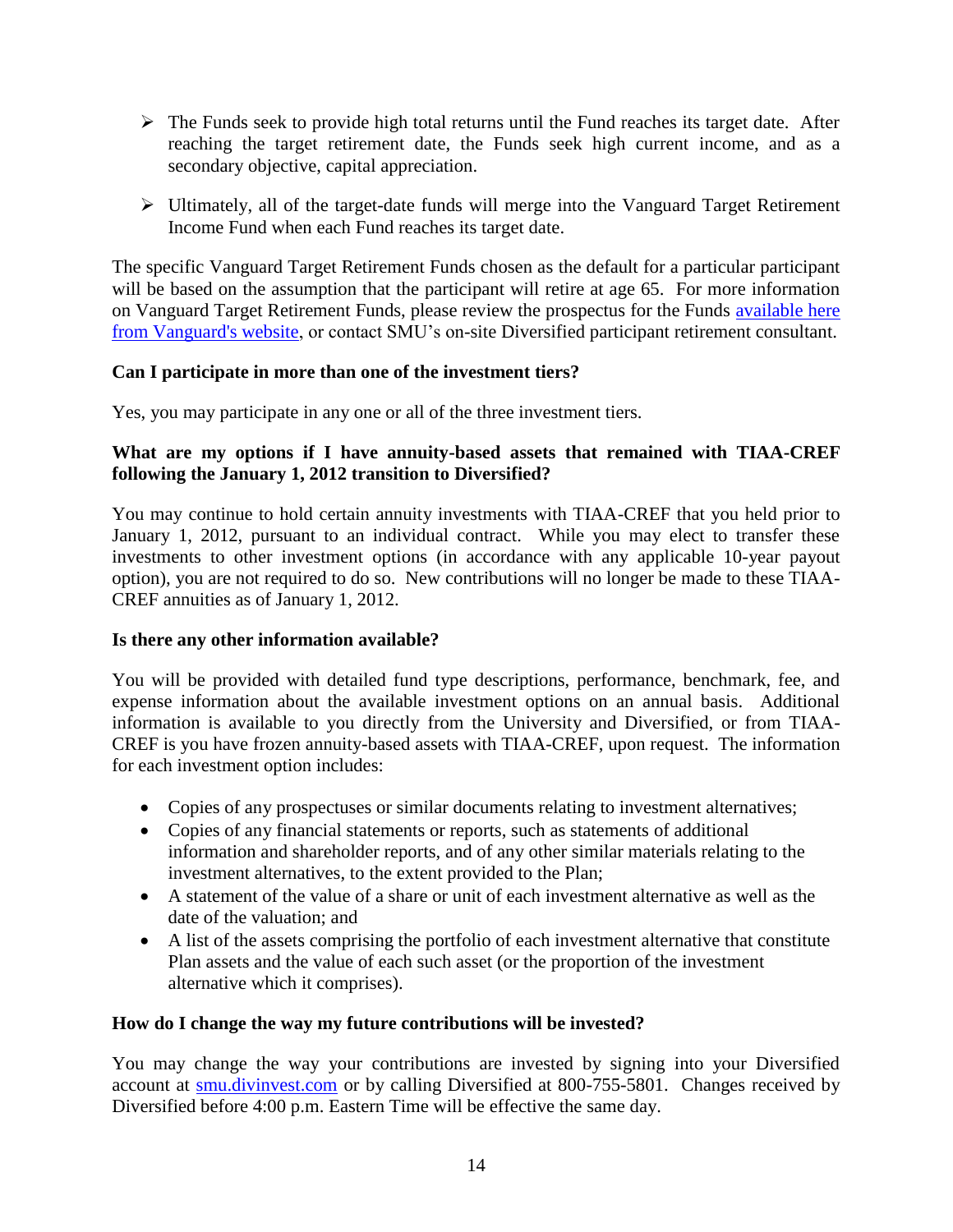#### <span id="page-17-0"></span>**May I transfer money among the different investment funds?**

You may transfer your existing account balances among the available investment funds at any time (subject to a 90-day restriction on transferring money from the GIC to a competing fund) by signing into your Diversified account at [smu.divinvest.com](http://smu.divinvest.com/) or by calling Diversified at 800-755- 5801.

You may also transfer money from your TIAA-CREF annuity to one of the above-described funds (under its 10-year payout option) by contacting TIAA-CREF or SMU"s on-site Diversified retirement planning consultant for assistance with the transfer. You may not transfer money from other investment funds into your TIAA-CREF annuity.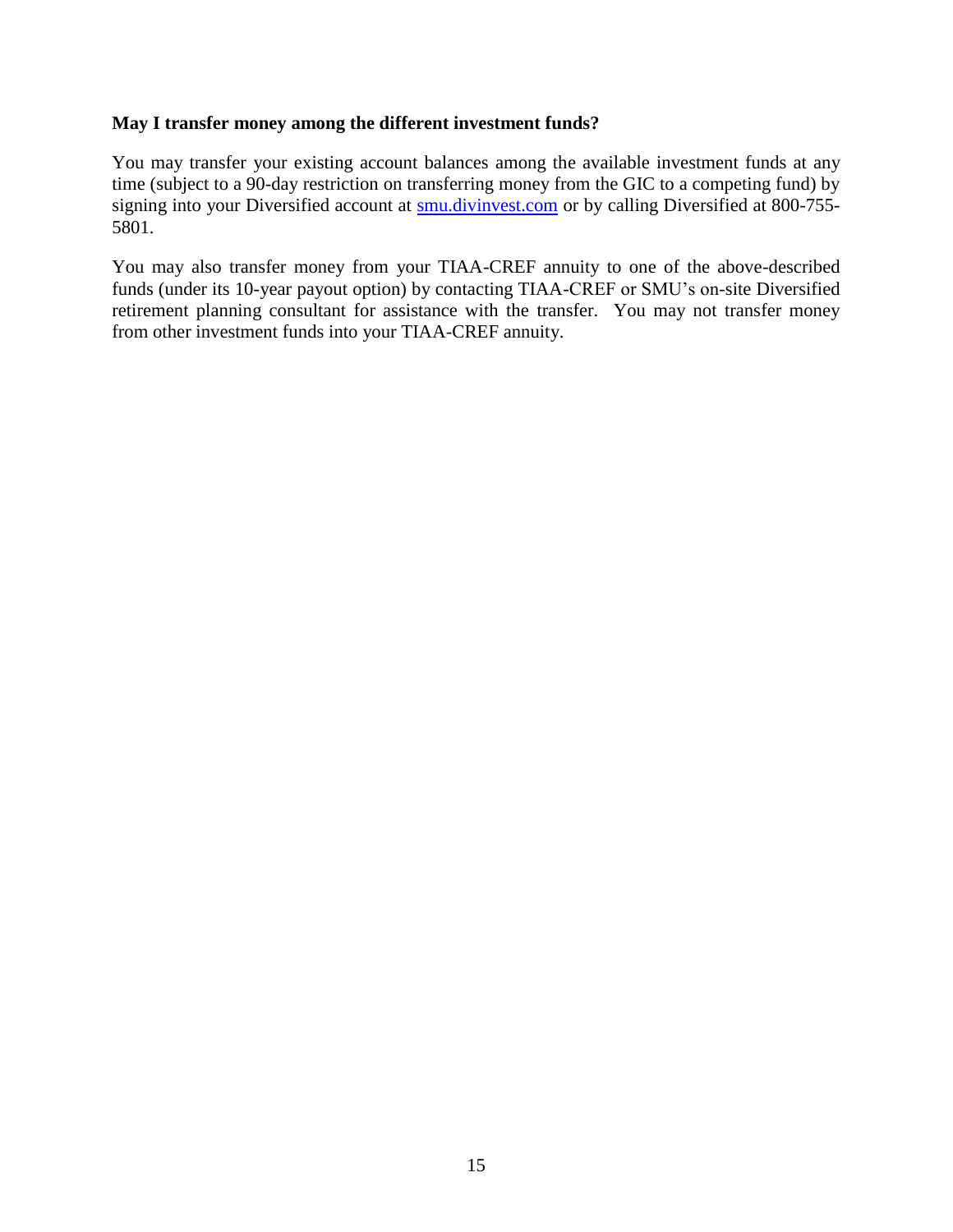## **Vesting**

#### <span id="page-18-1"></span><span id="page-18-0"></span>**What does "vesting" mean?**

Vesting refers to your right to receive your Plan account under the conditions described below.

#### <span id="page-18-2"></span>**When will I be vested in my Plan account?**

#### *If You Were Hired Before June 1, 2010*

If you were hired by the University before June 1, 2010, you are always fully vested in the entire value of your Plan account, including your voluntary and mandatory contributions and SMU matching contributions.

#### *If You Were Hired On or After June 1, 2010*

If you were first hired by the University on or after June 1, 2010, you are always fully vested in your voluntary and mandatory contributions and your catch-up contributions. However, the portion of your Plan account attributable to SMU matching contributions only becomes vested after you have completed three full years of employment with the University. Prior to completing three full years of employment, you will not be vested in the portion of your Plan account attributable to matching contributions and will forfeit any amount attributable to matching contributions if you leave the University.

**Vesting Exceptions**: You will become fully vested in your Plan account if any of the following events occur (regardless of your years of employment with the University):

- You reach age 65 while employed by the University;
- You become totally disabled while employed by the University;
- You die while employed by the University; or
- You die or become disabled while performing qualified military service.

#### <span id="page-18-3"></span>**What counts as a full year of employment for vesting purposes?**

A full year of employment for vesting purposes refers to your period of employment with the University, calculated from your hire date and ending on your last day of employment. A full year of employment is a 12-month period, counted from your hire date, during which time you are employed by the University.

#### <span id="page-18-4"></span>**What happens to my Plan account if I terminate employment, but I am later rehired?**

If you terminate employment with the University and are later rehired, you *may* "lose" credit for your prior service under the Plan"s break in service rules.

 $\triangleright$  If you have a one or more year break in service before you are vested, but return to employment with the University before you incur five consecutive one-year breaks in service, both your pre-break and post-break service will be counted in determining your vesting service. In addition, any non-vested matching contributions credited to your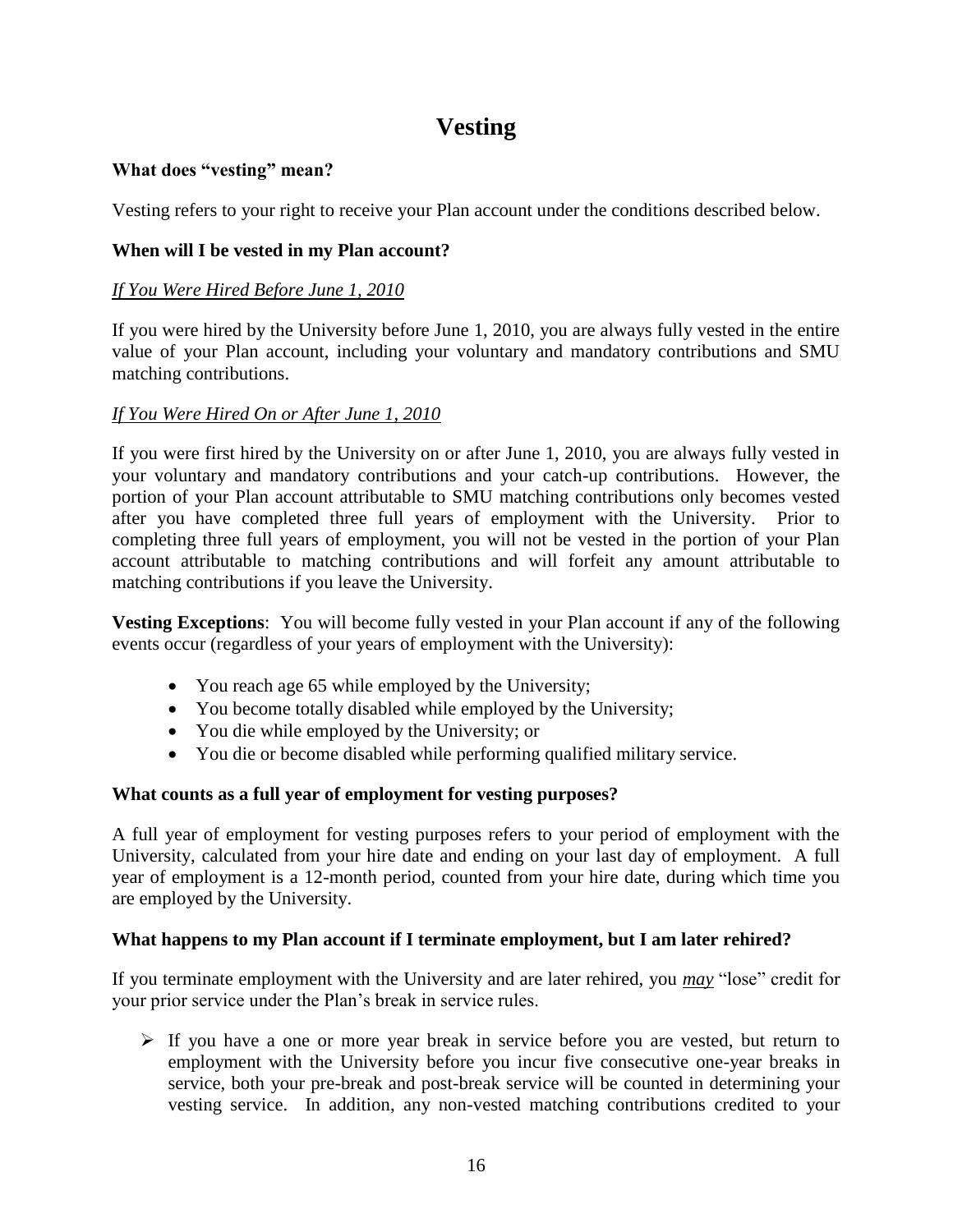account that were forfeited when you left the University will be restored to your Plan account upon your re-employment.

 $\triangleright$  If, on the other hand, you are not vested in your matching contributions when you leave, and you do not return to employment with the University before incurring five consecutive one-year breaks in service, then your pre-break service will not be counted in determining your vesting service. Furthermore, you will forfeit any non-vested matching contributions earned prior to your leaving the University. These forfeitures will be used to pay for University matching contributions and other Plan administrative expenses.

#### <span id="page-19-0"></span>**What is a "break in service"?**

For vesting purposes, you will generally have a break in service if you terminate employment and do not return to the University within a 12-consecutive-month period.

 $\triangleright$  However, if you are absent from work for maternity or paternity leave, a break in service will only occur if you do not return to work within two years after your first day of such leave. Under these circumstances, the first year of maternity or paternity leave is counted as a year of service. The second year of maternity or paternity leave is neither counted as a period of service nor a break in service.

If the University hires you and you later go on a military leave of absence (reserve and active duty status), you will generally receive vesting credit under the Plan equal to the period of your military service when you return from that service within statutory deadlines and are reemployed by the University.

#### <span id="page-19-1"></span>**What if a Qualified Domestic Relations Order ("QDRO") is issued against my account?**

Generally, your vested account may not be sold, used as collateral for a loan outside the Plan, given away, or otherwise transferred. In addition, your creditors may not generally interfere with your account in any way. An exception to this general rule, however, is a QDRO.

- $\triangleright$  A QDRO is a decree or order issued by a court that makes you pay child support or alimony, or otherwise allocates a portion of your account to your spouse, former spouse, child or other dependent.
- $\triangleright$  If a QDRO is received by the University, all or a portion of your benefits may be used to satisfy such order. The University will determine if the decree or order issued by the court meets the requirements of a QDRO.
- Participants and beneficiaries can obtain a description of the procedures for QDRO determinations at no charge from Diversified, and should do so before having their legal counsel draft any domestic relations order.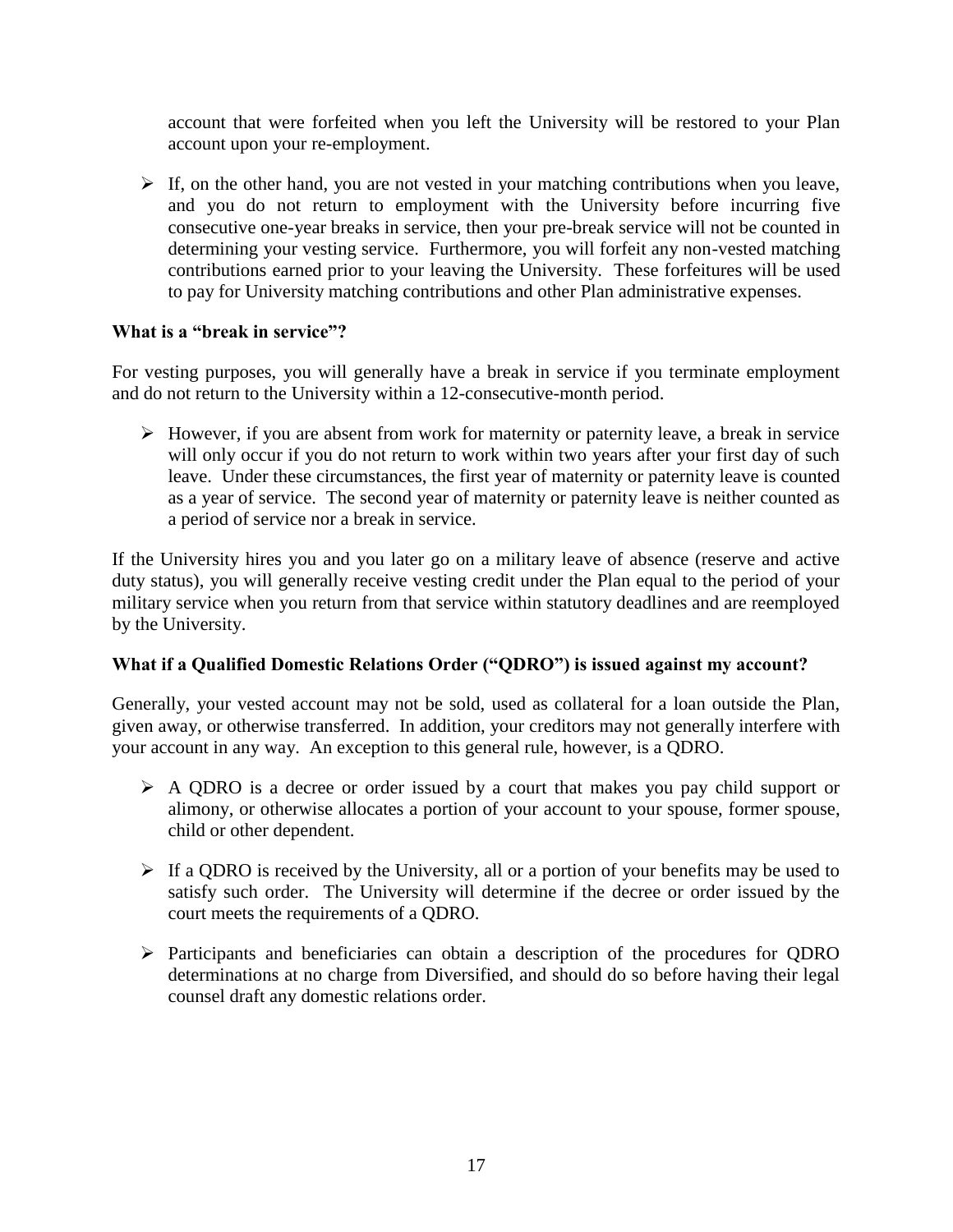## **Withdrawals**

#### <span id="page-20-1"></span><span id="page-20-0"></span>**May I make a withdrawal from my Plan account while I am still employed by the University?**

Yes, you may make withdrawals as follows:

#### *Age 59½ or Older*

If you are age 59½ or older, you may withdraw all or any portion of your vested account balance for any reason, typically without penalty. The one exception is assets attributable to Roth contributions, which must have been established for at least 5 years. If a distribution of the Roth after-tax portion of your account is made before completion of the 5 year period, the amount of the distribution attributable to Roth contributions will be included in your gross income.

**IMPORTANT:** The Roth 5-year "clock" begins with your first Roth deposit. After your initial Roth contribution reaches five years, all Roth contributions can be withdrawn without tax.

#### *Military*

If you are a military reservist called to active duty for more than 179 days, you may withdraw, during your period of duty, any portion of your account balance attributable to your voluntary contributions penalty free. If you take advantage of this withdrawal option, you may also recontribute any amounts that you withdraw to your Individual Retirement Account (or "IRA"), on an after-tax basis, within two years after the end of your period of active duty.

In addition, if you are in the uniformed services on active duty for more than 30 days, you may request a distribution of your entire vested Plan account (this includes your voluntary and mandatory contributions as well as vested University matching contributions). It is important to note that if you take advantage of this early distribution option, you will be subject to a 10% early withdrawal tax penalty if you are under age 59½ and will not be allowed to make any voluntary contributions to the Plan for 6 months following the date of the distribution. Any matching contributions tied to such voluntary contributions will also end during this period.

#### *Hardship Withdrawals*

The Plan permits you to request a hardship withdrawal of your *voluntary* contributions (pre-tax or Roth), regardless of where such funds are invested. However, you may not withdraw any income attributable to your voluntary contributions in a hardship withdrawal.

 You may also take a hardship withdrawal from *your 5% mandatory contributions and vested University matching contributions*, but only if those contributions were *originally* invested in a non-mutual fund (e.g., the Guaranteed Interest Contract (GIC)). This provision is complicated so be sure to discuss with your financial advisor or SMU"s onsite Diversified Retirement Consultant.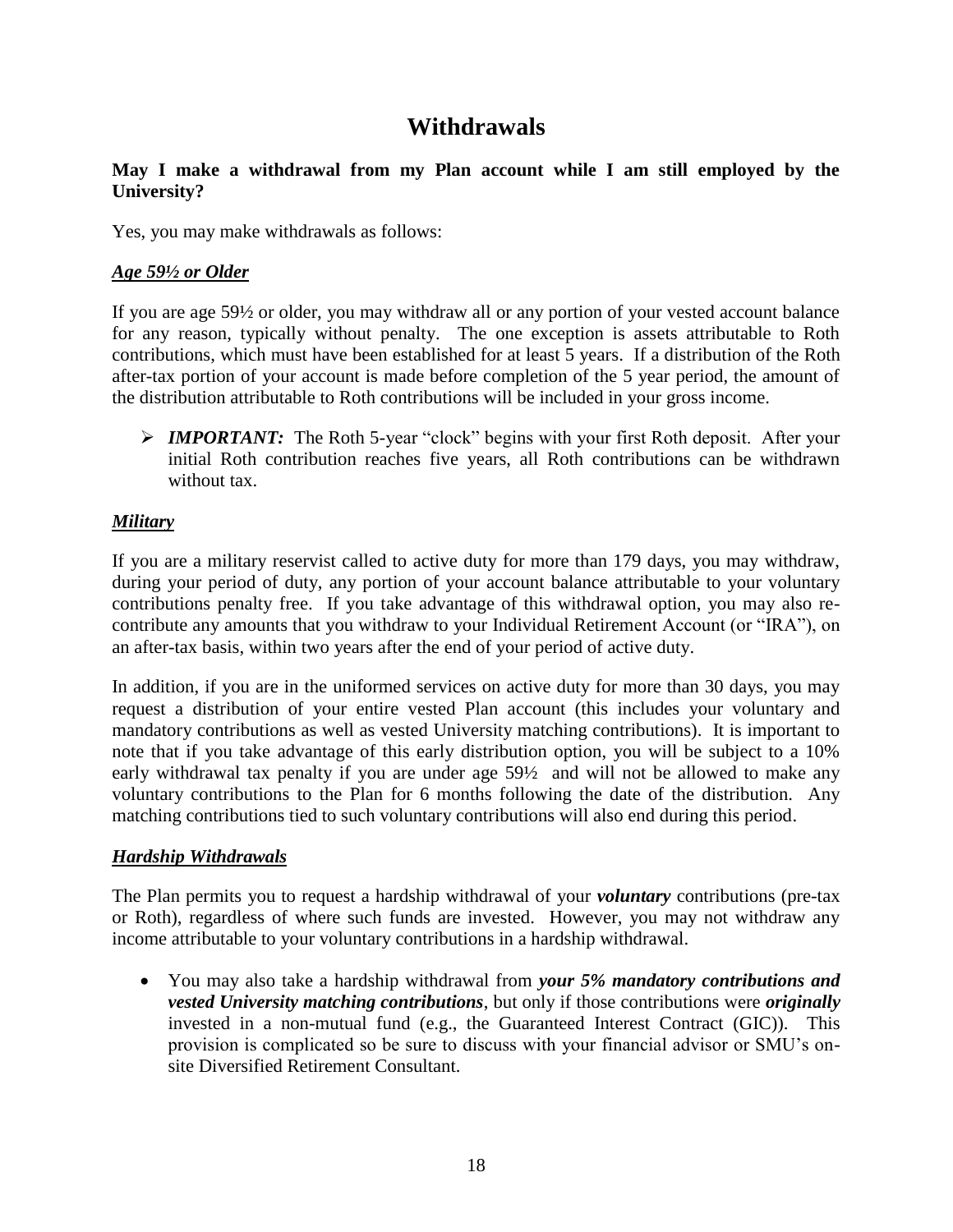**IMPORTANT**: Effective January 1, 2012, hardship withdrawals are not available through TIAA-CREF.

A "hardship withdrawal" is a withdrawal made for an "immediate and heavy financial need," such as:

- Medical expenses that are not covered by insurance for you, your spouse, your dependents, or your Plan account beneficiary;
- Purchase of your primary residence, excluding mortgage payments;
- Tuition, related fees and room and board for the next 12 months of post-secondary education for you, your spouse, your dependents, or your Plan account beneficiary;
- Prevention of foreclosure on or eviction from your principal residence (e.g., unpaid rent or mortgage payments);
- Burial or funeral expenses for your spouse, parents, children, dependents, or beneficiary; or
- Expenses for the repair of damage to your primary residence due to unforeseeable circumstances beyond your control (e.g., fire, storm, theft, etc.).

You may withdraw only the exact amount needed to meet your immediate financial need, plus any income taxes or penalties reasonably expected to result from the hardship withdrawal. In order to receive approval of your withdrawal, Diversified must determine that your financial need cannot be relieved by:

- Reimbursement or compensation by insurance or otherwise;
- Stopping your voluntary contributions under the Plan;
- Reasonable liquidation of assets, to the extent such liquidation would not itself cause an immediate and heavy financial need;
- Other distributions or nontaxable loans from any plans maintained by the University or any other employer; or
- Borrowing from commercial sources on reasonable commercial terms.

Your hardship withdrawal request will be subject to review by Diversified, and Diversified reserves the right to deny any hardship withdrawal request that does not meet the hardship withdrawal criteria addressed above.

#### <span id="page-21-0"></span>**Are there any restrictions relating to hardship withdrawals?**

Yes. Hardship withdrawals are not eligible for rollover to any other employer retirement plan or to an Individual Retirement Account ("IRA"). In addition, you will be subject to a 10% early withdrawal tax penalty if you are under age 59½ and will not be allowed to make any *voluntary* contributions to the Plan for 6 months following the date of the withdrawal. Any matching contributions tied to such voluntary contributions will also end during this period.

 Mandatory contributions and associated SMU matching contributions are not subject to the 6-month suspension.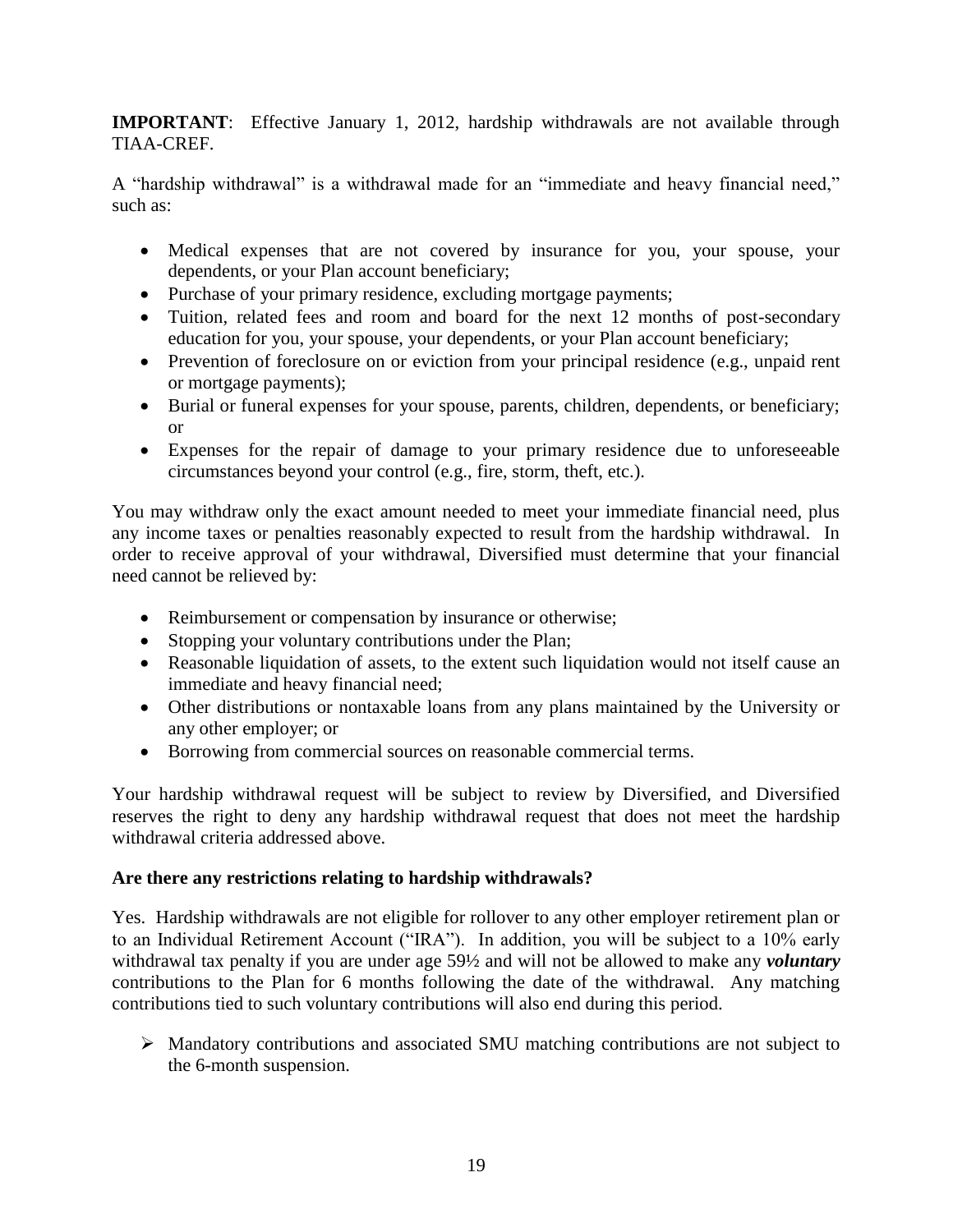#### <span id="page-22-0"></span>**How do I apply for a withdrawal?**

You can apply for a withdrawal by calling Diversified at 800-755-5801 and requesting a withdrawal form. Diversified will process your withdrawal request as soon as administratively feasible following receipt of your properly completed request form and required documentation.

#### <span id="page-22-1"></span>**If I make a withdrawal, may I repay it?**

No, amounts withdrawn from the Plan may not be repaid.

#### <span id="page-22-2"></span>**What are the tax effects of making a withdrawal?**

If you make a withdrawal from the Plan, you generally will have to pay income taxes on the money you withdraw.

Unless you are withdrawing the money to make a direct rollover contribution to another qualified plan or IRA, your withdrawal is generally subject to a mandatory 20% federal income tax withholding. However, since hardship withdrawals are not eligible to be rolled over to another plan, they are not subject to this mandatory withholding. Also, with the exception of the qualified military withdrawals of voluntary contributions described above, if you are under age 59½ when you make your withdrawal, an additional 10% penalty tax may apply.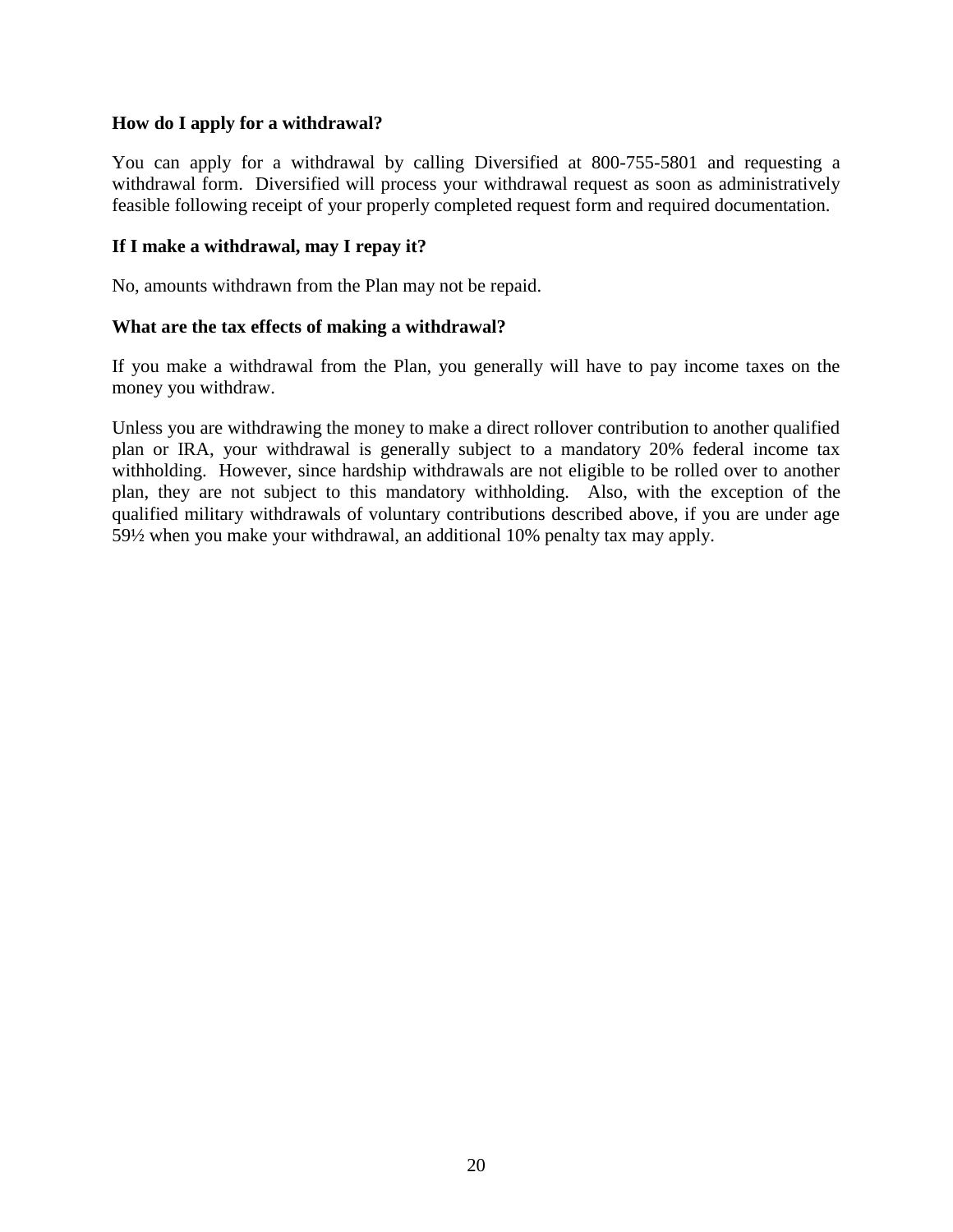## **Loans**

#### <span id="page-23-1"></span><span id="page-23-0"></span>**How do I apply for a loan?**

You may apply for a loan by calling Diversified at 800-755-5801 or submitting a request through [smu.divinvest.com.](http://smu.divinvest.com/) If you are married, your spouse must consent in writing to be eligible for a loan.

Your loan application will be subject to review by Diversified and Diversified reserves the right to deny any loan application. Loans from the Plan will be made to all active Participants on a uniform and nondiscriminatory basis.

Your loan amount will be distributed to you as soon as administratively feasible after your loan application is approved. This amount will be taken from each of your investment options on a pro rata basis (except that no loan amounts may be taken from your Schwab Personal Choice Retirement account or TIAA-CREF accounts, as discussed above). Your loan amounts will not share in any investment gains or losses until repaid and credited back to your Plan account.

#### <span id="page-23-2"></span>**What are the conditions of Plan loans?**

- 1. You may have only two loans outstanding at a time (including any outstanding TIAA-CREF loans).
- 2. You must pay a loan set-up charge of \$75 per loan. This charge will be deducted from your account when your loan request is processed.
- 3. You may not borrow less than \$1,000.
- 4. Assets invested in the Schwab Personal Choice Retirement account will be considered in determining your maximum loan amount, but are not eligible to be liquidated for loans.
- 5. Effective January 1, 2012, loans will not be available through TIAA-CREF.
- 6. You must pledge your vested account balance that is serviced by Diversified as collateral for the loan; no other collateral for securing the loan will be accepted.
- 7. In general, you must repay your loan within five years. However, if you are using eligible assets to purchase a primary residence, you may request a loan with a term of up to 15 years.
- 8. No loans or withdrawals will be approved during a period when the Plan Administrator is determining whether a domestic relations order affecting your account is a Qualified Domestic Relations Order (QDRO).
- 9. You are not eligible for new loans if you default on a prior loan and do not cure the default by paying off the prior loan.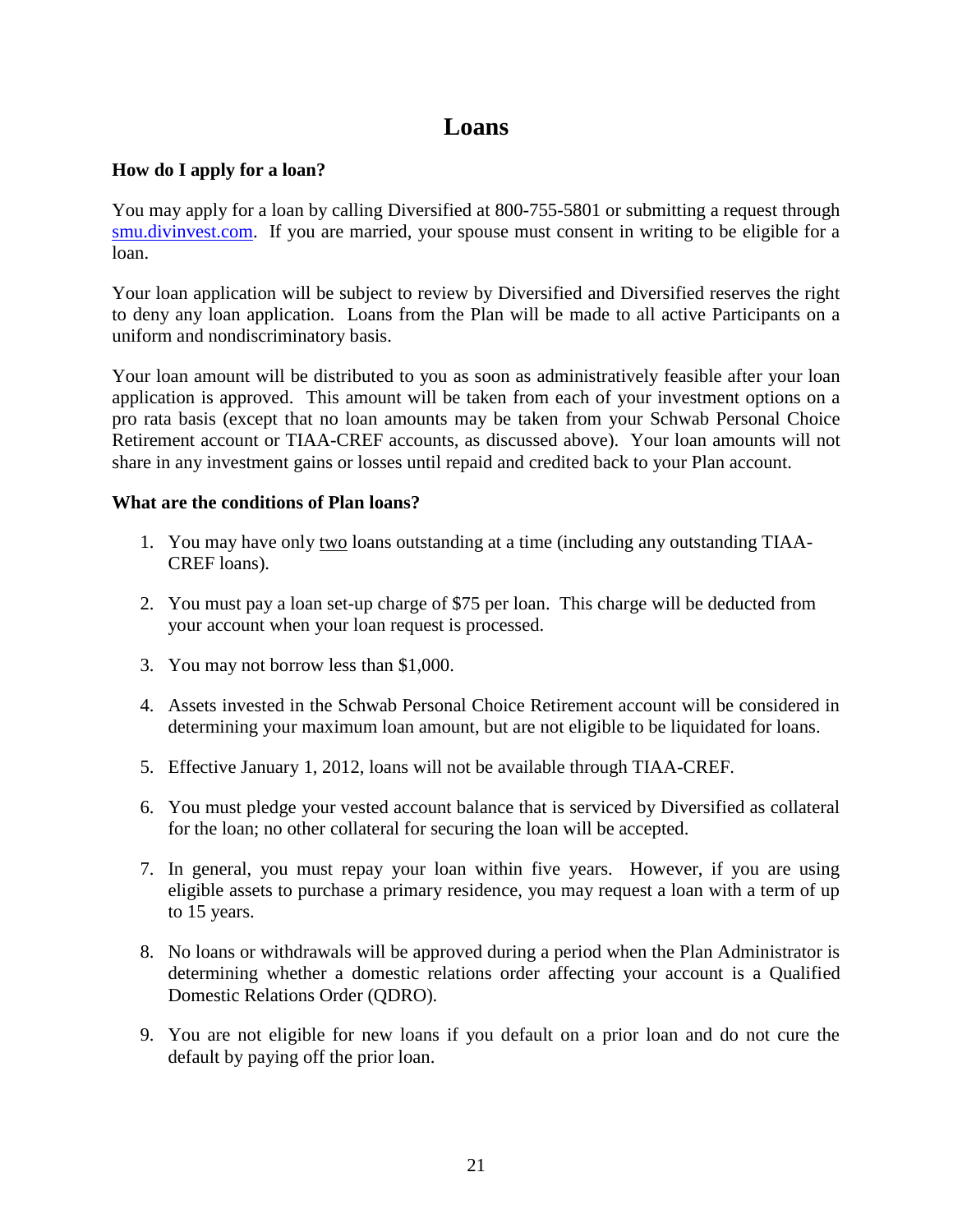#### <span id="page-24-0"></span>**What is the maximum amount that I may borrow from my Plan accounts?**

Your maximum loan amount is limited to \$50,000 (including outstanding loans with TIAA-CREF), reduced by the highest outstanding balance on any loan made to you during the 12 month period ending on the date the new loan is made, or, if less, 50% of your total vested account balance that is held in Diversified investment options. For example, if you are applying for a loan of \$50,000 this year and you had an outstanding loan whose highest outstanding loan balance in the last 12 months was \$12,000, you would, assuming your vested account balance was sufficient, only be allowed to borrow up to \$38,000.

If you continue to have an account with TIAA-CREF and apply for a loan against your account balance with Diversified, Diversified will request information regarding your TIAA-CREF loan activity before approving your loan request.

#### <span id="page-24-1"></span>**How is the interest rate determined for my loan?**

Unless otherwise specified by the University, your interest rate will be the prime rate, as stated in the Wall Street Journal, plus 1%.

#### <span id="page-24-2"></span>**How do I make loan repayments?**

You will make loan repayments directly to Diversified. If you terminate employment with the University, it will be your responsibility to continue to make scheduled payments on your loan.

Each loan repayment will be equal to the interest payable on the portion of the loan that is still outstanding (known as the loan principal) and an installment of the loan principal. Your loan repayments will be deposited to your account according to your current investment elections in the Plan.

Your loan will be treated solely as your investment, and all interest paid on your loan will be credited to your Plan account.

#### <span id="page-24-3"></span>**What happens to my loan repayments if I am on a leave of absence?**

You may not delay your loan repayments if you are on a paid leave of absence.

If you are on an unpaid leave of absence (other than a military leave), you generally may delay loan payments until you return to work or, if earlier, until one year after your leave begins. When your loan repayments resume, your loan will be reamortized over its remaining term (but in no event beyond five years from the original loan date).

If you are on a military leave of absence, you generally may delay loan payments until you return and, upon your return, the loan will be reamortized over its remaining term (but in no event beyond five years plus the length of your military leave).

You will be provided additional details if you take a military or other unpaid leave of absence.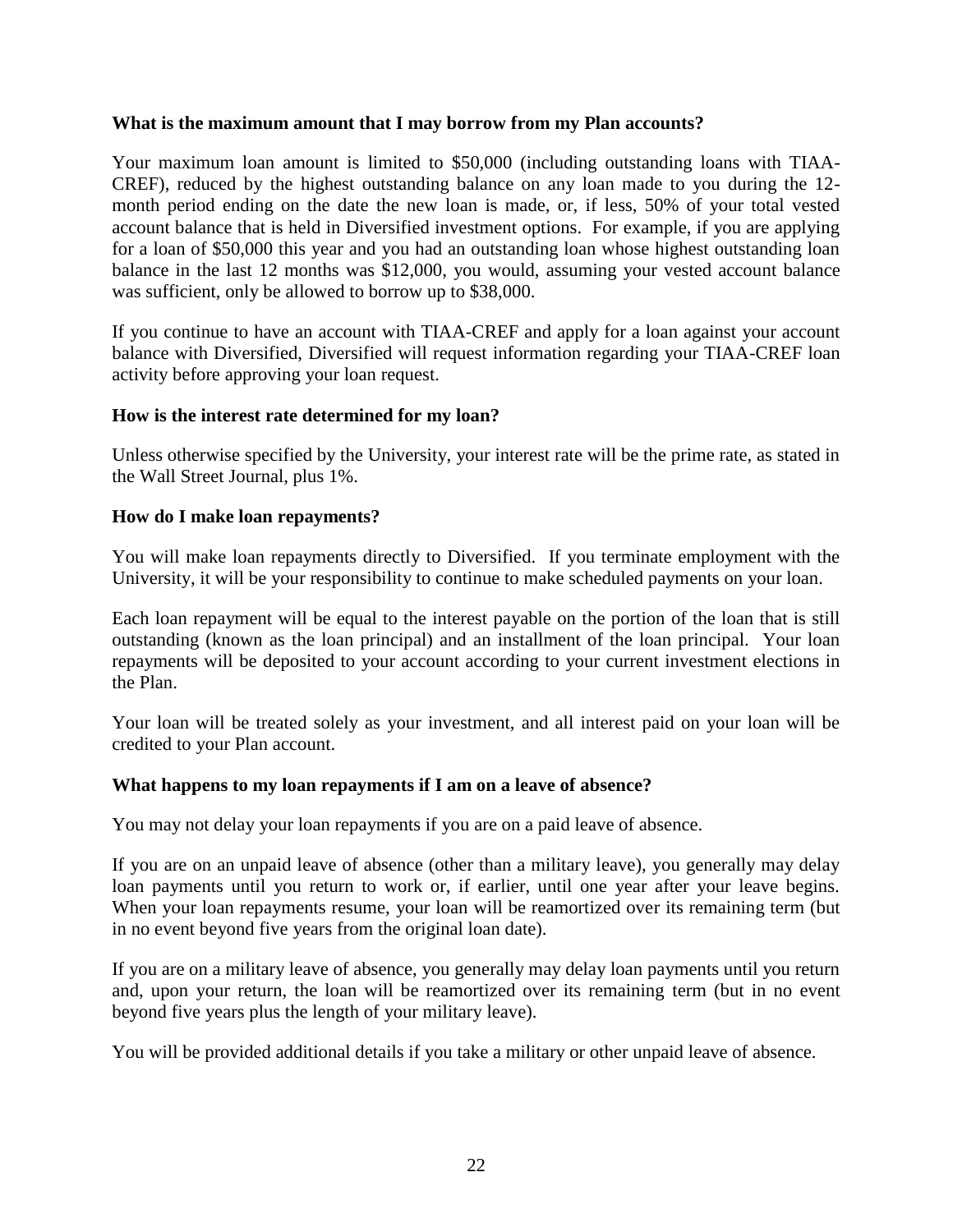#### <span id="page-25-0"></span>**Under what circumstances would a loan be defaulted?**

Your loan balance will be declared in default if:

- $\triangleright$  You do not make a scheduled loan repayment by the end of the calendar quarter following the quarter in which such payment was due. If there are one or more pay periods during which you missed a scheduled loan payment, you must make arrangements to repay the missing deductions to avoid having the loan defaulted;
- $\triangleright$  You have an outstanding balance on the loan's maturity date;
- $\triangleright$  A distribution is required to be made from your Plan account under a qualified domestic relations order and the amount of that distribution exceeds the non-loan value of your account;
- $\triangleright$  You die: or
- $\triangleright$  You terminate employment with the University and do not either pay off the entire unpaid loan balance plus any interest due or continue to make your scheduled loan repayments. Contact Diversified at 800-755-5801 if you are terminating employment and have a loan outstanding.

#### <span id="page-25-1"></span>**What happens if my loan is defaulted?**

- Upon a default, your entire outstanding loan balance will become due and payable, and the Plan may foreclose on your loan. A foreclosure will occur by reporting your defaulted loan balance as a taxable distribution to you (see below). By accepting a loan, you automatically agree to any distribution necessary to process the foreclosure.
- $\triangleright$  If you default on your loan and you are still actively employed by the University and not eligible to take an in-service withdrawal, the principal balance owed on your loan will be deemed distributed. Under these circumstances, the amount that is defaulted or the deemed distribution will be reported to the IRS on Form 1099-R and you will have to pay taxes on this amount. This amount also may be subject to a 10% IRS penalty tax if you are younger than age 59½.
- $\triangleright$  Even if the loan is treated as a taxable distribution, it must still be repaid according to its terms. However, interest will not continue to accrue, except for purposes of determining the maximum amount of any subsequent loan.
- $\triangleright$  A defaulted loan will not be foreclosed upon until a distributable event occurs under the terms of the Plan. Upon a default and distribution event, your account will be reduced (offset) by the amount of your outstanding loan balance. Any such Plan loan offset distribution is subject to 20% withholding unless there is no other cash or property distributed to you from which to withhold. This can be avoided if you pay off the loan and thereby cure the default.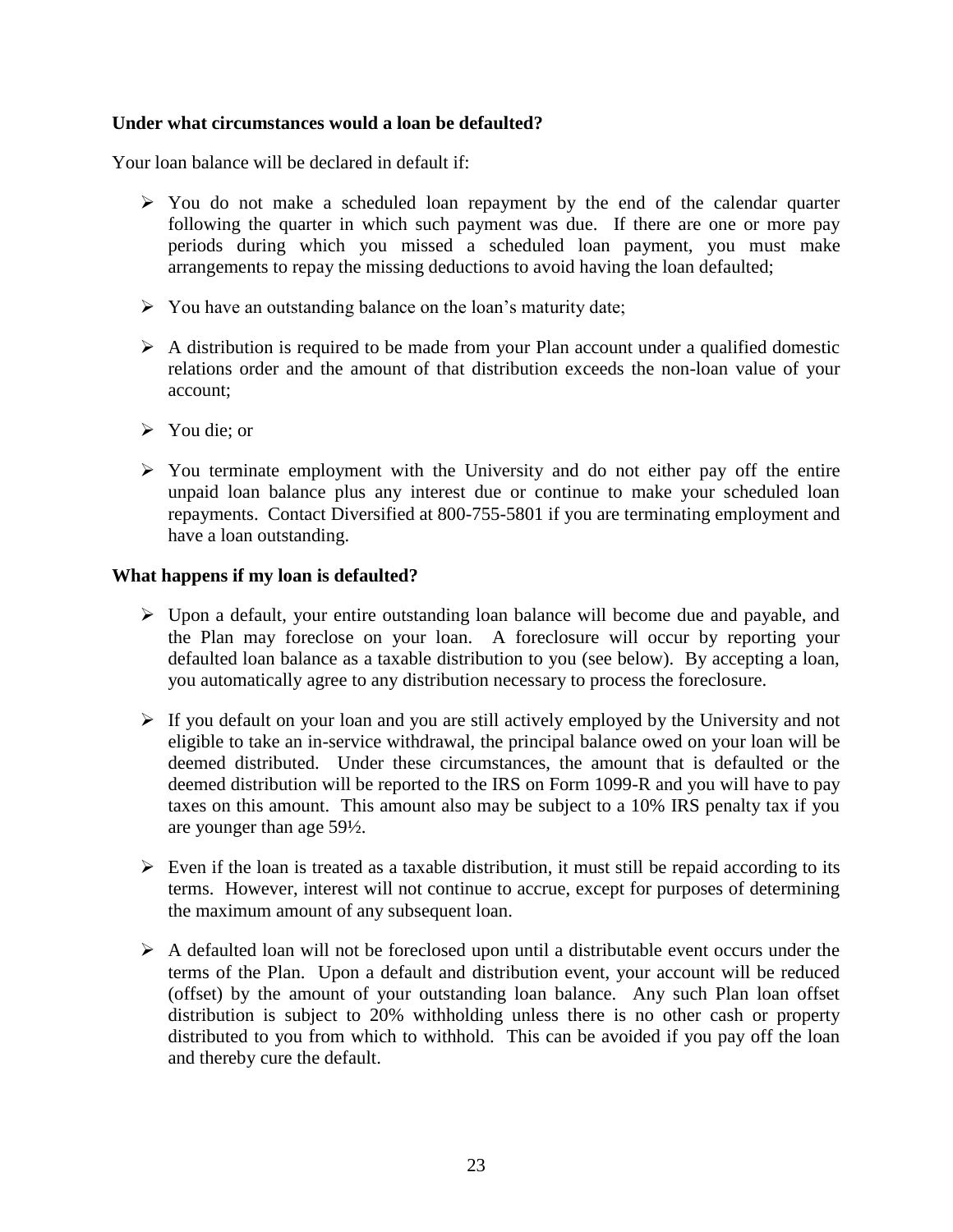- $\triangleright$  Under some circumstances, you may have an opportunity to roll over the amount of your balance used to pay off the loan if you act within the legal time limits. However, those rules are quite complex and it is recommended that you seek qualified tax counsel with respect to your options and how this may impact your own taxes.
- *Plan participants are not eligible for new loans if they default on a prior loan and do not cure the default by paying off the prior loan.*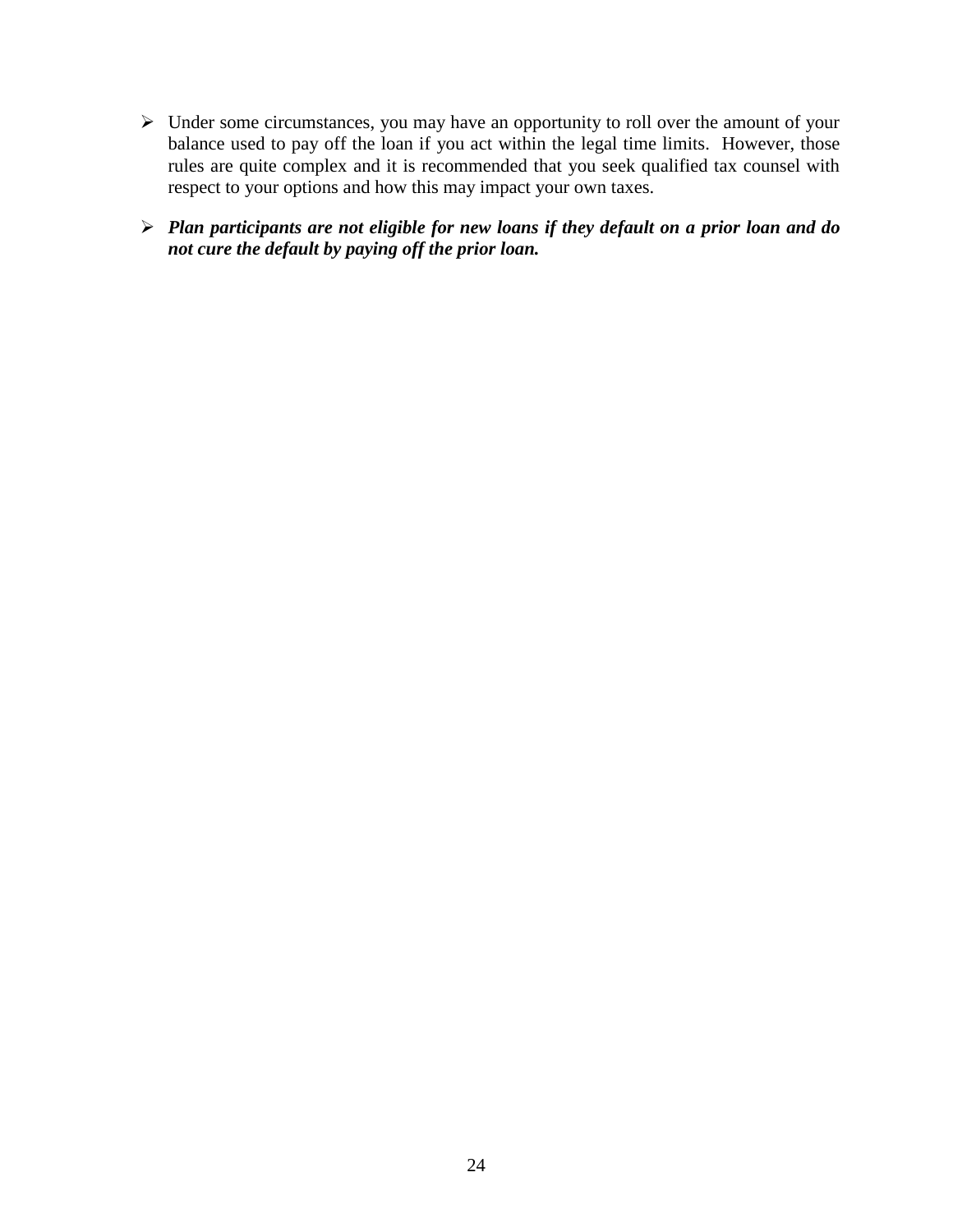## **Distributions**

#### <span id="page-27-1"></span><span id="page-27-0"></span>**When will I begin to receive distributions from the Plan?**

The Plan will distribute your vested account assets to you, at your or your beneficiary"s request, when you retire, become disabled, or die. In addition, you may generally receive a distribution when you terminate your employment with the University or for any of the events described under "May I make a withdrawal from my Plan account while I am still employed by the University?" above.

#### <span id="page-27-2"></span>**Are there any circumstances under which I must take distributions from the Plan?**

You generally will not be required to take distributions involuntarily, with the following exceptions. You must take:

- $\triangleright$  At least a calculated minimum distribution beginning no later than April 1<sup>st</sup> of the calendar year following the year in which you reach age 70½ (or the year in which you actually retire, if later); and
- $\triangleright$  Your entire plan account balance in a single lump-sum payment, if you terminate employment with vested Roth and/or non-Roth account balances of less than \$1,000 each. You may not elect any other optional form of distribution in this case, but you may elect to roll over this distribution to an IRA or another eligible retirement plan.

#### <span id="page-27-3"></span>**What is the default distribution option?**

The automatic form of payment for all participants is a single life annuity if you are unmarried at the time your benefits commence or a 50% qualified joint and survivor annuity if you are married at the time your benefits commence. Such an annuity will be purchased with your vested account balance.

A "single life annuity" is a series of payments that continues during your lifetime and stops when you die.

A "qualified joint and survivor annuity" (or "QJSA") is a series of reduced payments that continues during your lifetime. After your death, your surviving spouse continues to receive payments of 50%, 66 2/3%, 75% or 100% (as elected by you prior to benefit commencement) of the monthly benefit amount that was paid to you during your lifetime. For example, if you elected a 50% QJSA and received \$1,000 per month during your lifetime, your spouse, if he or she survived you, would receive \$500 per month for his or her lifetime. If your spouse died before you, payments would stop at your death. If you remarried after your QJSA starting date, your new spouse would not be entitled to any continuation payments.

 $\triangleright$  While these are the automatic forms of benefit payment under the Plan, you may elect a different payment option (see below). Between 30 and 180 days before the anticipated starting date of your annuity, Diversified will send you information concerning your right to elect a different payment form. You will then have the right (with the consent of your spouse if married) up until the starting date of the annuity,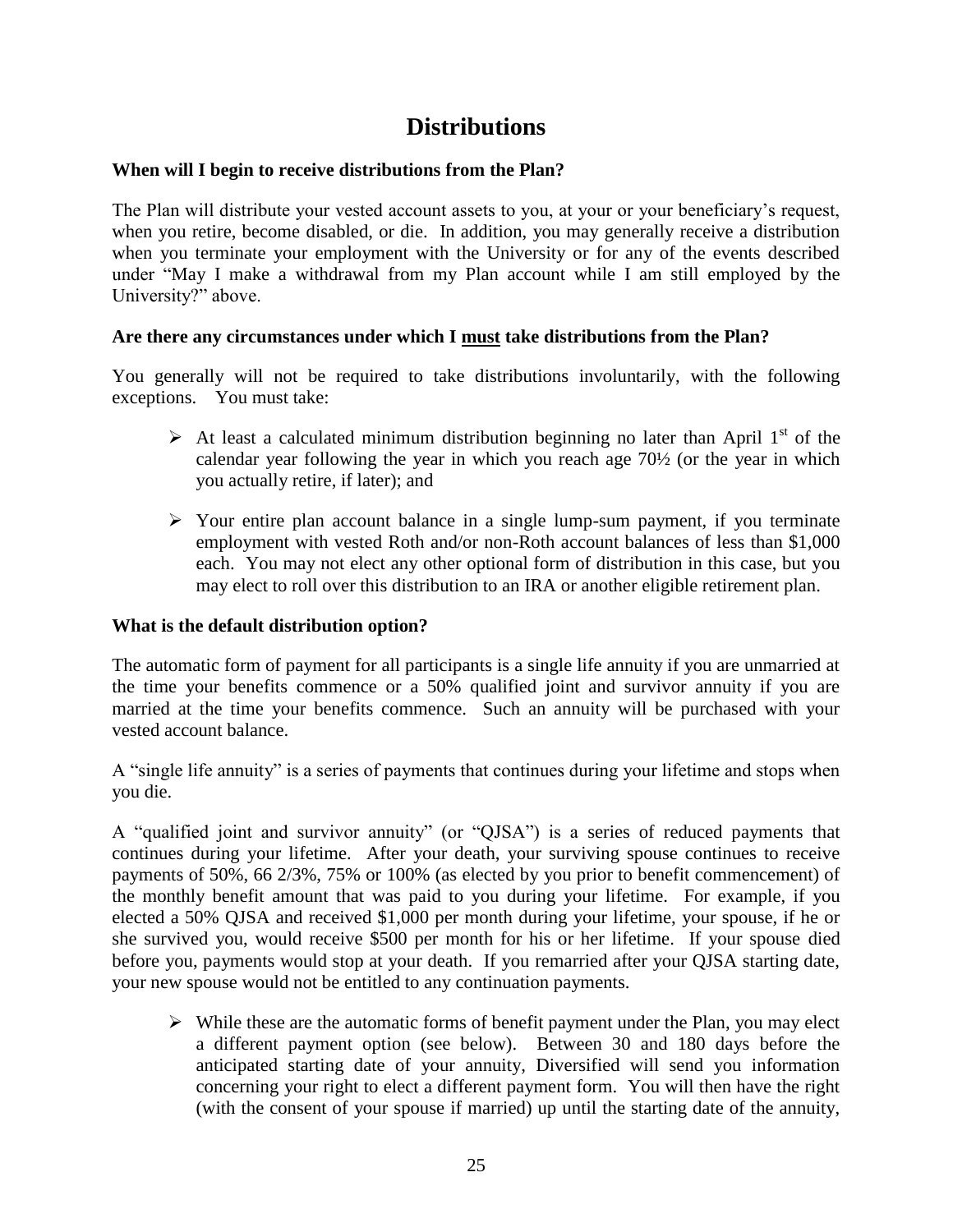to elect in writing not to receive the annuity. The consent of your spouse to the election not to receive a QJSA must be witnessed by a Plan official or notary.

- $\triangleright$  If you die before the anticipated starting date of a QJSA, your surviving spouse (if you"re married) will automatically receive a Qualified Preretirement Survivor Annuity (or a "QPRSA") in the form of a life annuity equal to 50% of your vested account balance. The other 50% will be paid to your designated beneficiary. You may also waive this annuity and elect for your spouse to receive a different payment option or designate a different beneficiary for your Plan account, with the consent of your spouse.
- $\triangleright$  If you are younger than 35 years of age at the time you waive a QPRSA, then under federal law, your waiver will only be valid until you reach age 35. You will have to make a new designation after attaining age 35 — with spousal consent — for it to remain valid.

#### <span id="page-28-0"></span>**May I elect a different payment option?**

Yes. There are a variety of distribution options available to you under the Plan, including:

- 1. Lump Sum or Partial Cash Distributions: You may elect to withdraw all or any portion of your account balance in a cash distribution. If you elect this option, you will be able to defer taxes on the amount paid to you to the extent you rollover such amounts to an IRA or eligible retirement plan and such rollover is an "eligible rollover distribution" (see below);
- 2. Installment Distributions: You may elect to receive approximately equal periodic installments over a time not exceeding your life expectancy; and
- 3. Various Annuity Options: The Plan offers several annuity options, as described below.
	- *Retirement Transition Benefit:* This option provides you with a single lump sum payment at the beginning of your annuity benefits. You may elect to receive up to 10% of the amount of your lifetime retirement income at the start of your annuity payments. You may combine this benefit with most of the annuity options described below.
	- *Guaranteed Payment Period*: This option provides guaranteed payments for a period of 10, 15, or 20 years, subject to applicable IRS limitations. These payments continue to be made to your beneficiary if you should die before the end of the relevant time period.
	- *Single Life Annuity*: This option provides benefits payable no less frequently than annually for your lifetime.
	- *Joint & Survivor Annuity*: This option provides a monthly benefit payable for as long as you live, with 50%, 66 2/3%, 75% or 100% of that amount payable to your beneficiary for the rest of his or her life following your death.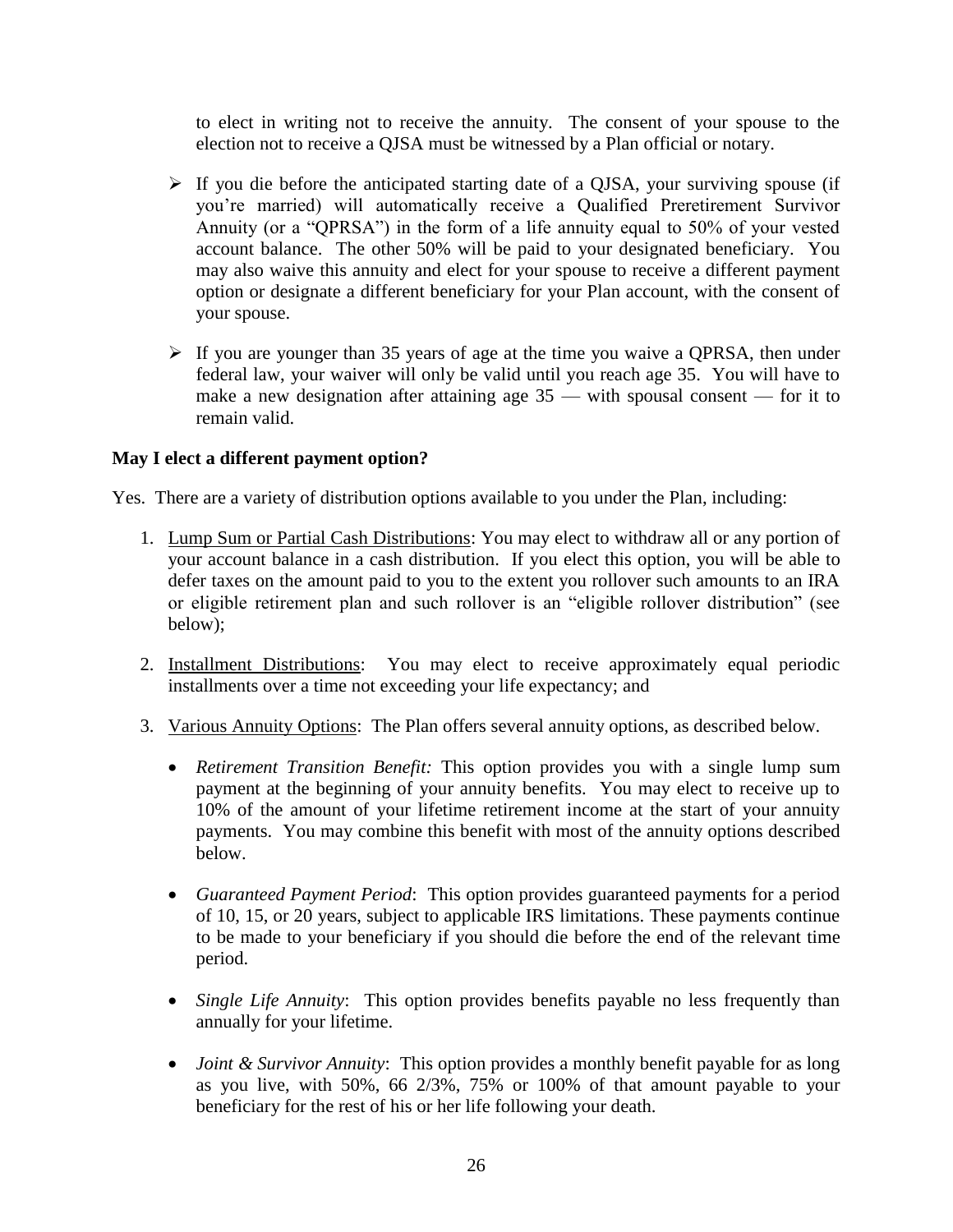*New York Life GIC Annuity*: You may be able to take advantage of an additional life annuity option with respect to amounts invested in the New York Life Insurance Company Guaranteed Interest Account. This annuity option is subject to special annuity purchase rates, which vary based upon your age on the annuity purchase date.

Although additional information regarding your distribution options and the related tax implications will be provided to you at the time you become eligible to receive your benefits, it is important that you understand the options well in advance of retirement.

Please be sure to contact Diversified for detailed information regarding your distribution options. You can schedule an appointment with SMU"s on-site Diversified Retirement Planning Consultant by visiting the SMU Retirement Plan website at [smu.divinvest.com.](http://smu.divinvest.com/) You should also consult a tax advisor before making your decision.

**IMPORTANT:** If you have an SMU 403(b) account remaining with TIAA-CREF, please be sure to contact TIAA-CREF to discuss your available distribution options.

#### <span id="page-29-0"></span>**What is an "eligible rollover distribution"?**

Most payments from the Plan, except for hardship withdrawals and annuity distributions, generally will be "eligible rollover distributions." This means that the entire amount received can be rolled over to an IRA, Roth IRA, or to another employer's tax-qualified retirement plan (such as a  $401(k)$  plan or another  $403(b)$  plan), or to a governmental " $457$ " plan, that accepts rollovers.

Such payments from the Plan may generally be made in one of two ways:

- 1. **Direct Rollover:** The payment may be paid as a direct rollover to another qualified plan, IRA, or Roth IRA, or
- 2. **Participant Rollover:** The payment may be paid to you, and then rolled over within 60 days. Note that if you elect this option, the payment will be subject to 20% mandatory withholding. For more information on the taxation of your benefits, see "Tax Treatment of Benefits" below.

#### <span id="page-29-1"></span>**What happens if I become disabled?**

If you become disabled, your benefits may be distributed to you as described above. You will be considered disabled if you are found to be disabled under the definition of disability in the University"s disability insurance plan.

#### <span id="page-29-2"></span>**What happens if I die?**

If you die before your benefits begin under the Plan, your account will be paid to your spouse (as described above) or, if none or otherwise designated, to your beneficiary.

 $\triangleright$  The Plan permits your beneficiary to elect a lump sum or an installment distribution. If your beneficiary receives a lump sum distribution, the Diversified or TIAA-CREF, if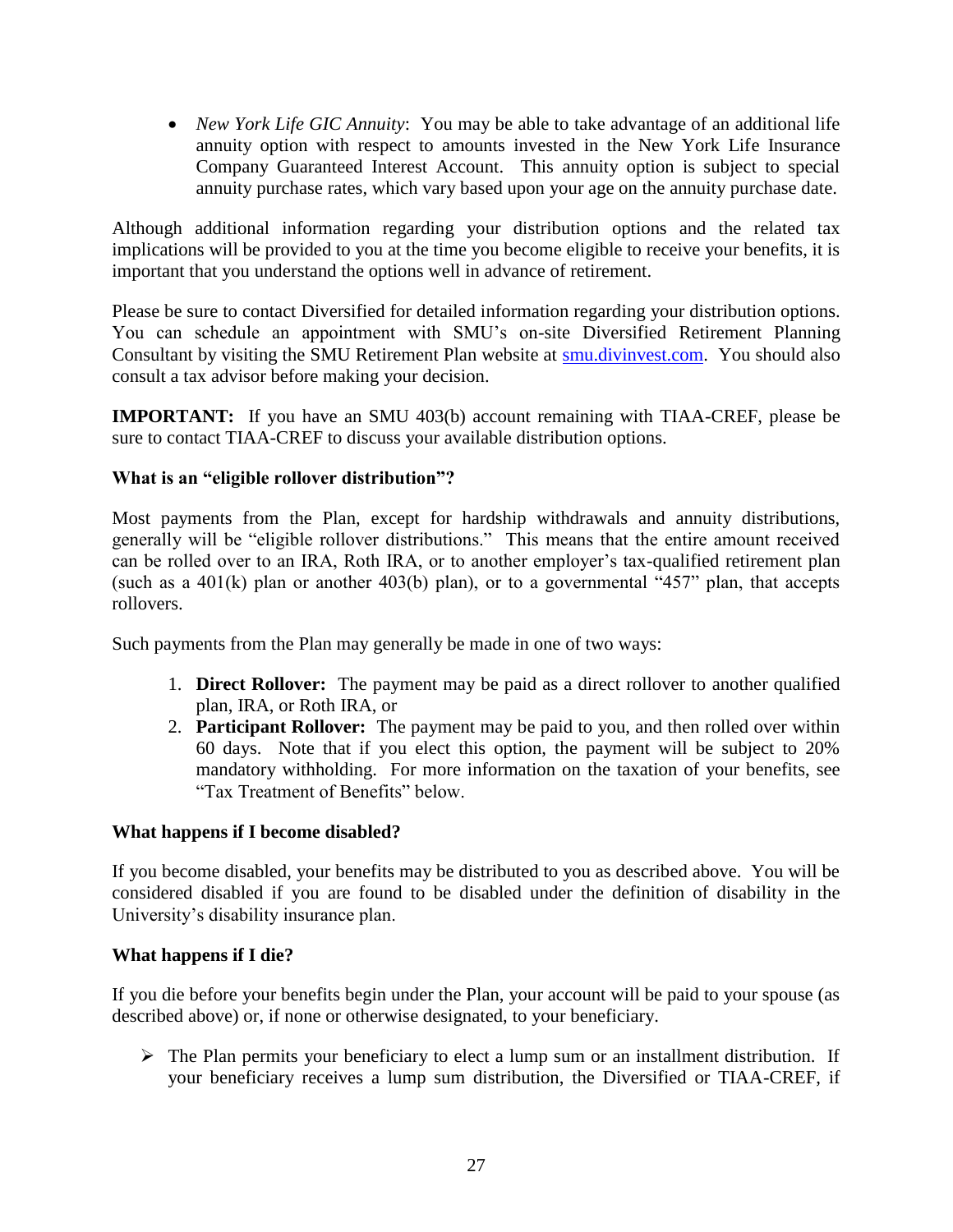applicable, will provide the beneficiary a notice of the special tax benefits, if any, available for the distribution.

 Under an installment distribution, payments will continue until your Plan account is paid in full. Furthermore, your Plan account will continue to earn investment income. If an account balance remains in the Plan at the time of your beneficiary"s death, the Plan will pay the remaining account balance to your beneficiary"s estate, unless your beneficiary designation directs otherwise. For information on who is your beneficiary, see "Who is the beneficiary of my account?" above.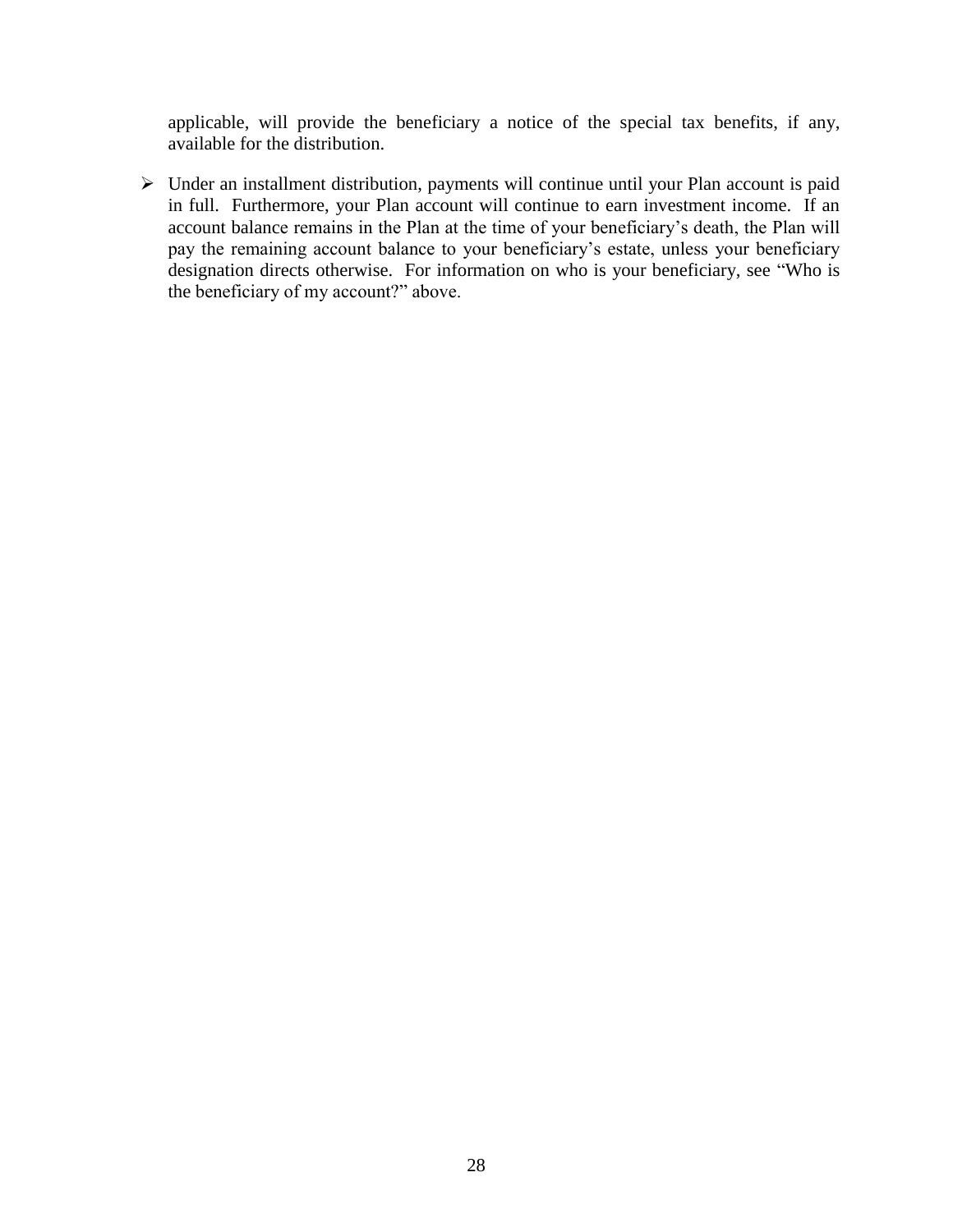## **Tax Treatment of Distributions**

#### <span id="page-31-1"></span><span id="page-31-0"></span>**What are the tax effects of taking distributions attributable to pre-tax contributions and matching contributions?**

You must include any distribution attributable to pre-tax Plan contributions (including voluntary contributions, mandatory contributions, qualified non-elective contributions (i.e., contributions made by the University to pass certain IRS requirements), and matching contributions) in your taxable income in the year in which you receive the distribution.

 $\triangleright$  Such amounts are generally subject to mandatory 20% federal income tax withholding. You may also be subject to an additional 10% IRS penalty tax if you are under age 591/2 at the time of your withdrawal. There is an exception if you terminate employment at or after age 55 and take your distribution on account of such termination.

#### <span id="page-31-2"></span>**What are the tax effects of taking distributions attributable to after-tax (non-Roth) contributions?**

The Plan stopped allowing non-Roth, after-tax contributions as of June 1, 2010. However, if you previously took advantage of this feature your Plan account may include balances attributable to such contributions.

 $\triangleright$  Distributions of after-tax (non-Roth) contributions are tax-free since you previously paid tax on these amounts when you contributed them to the Plan. However, you will have to include any earnings on your after-tax (non-Roth) contributions in your taxable income in the year in which you receive the distribution. As noted above, any distributions before you attain age 59 ½ may also be subject to a 10% penalty.

#### <span id="page-31-3"></span>**What are the tax effects of taking my distributions attributable to Roth contributions?**

The taxation of distributions from your Roth accounts, which hold any Roth contributions, Roth rollovers, or in-plan Roth conversions, plus any earnings on these amounts, will depend upon whether the distribution is "qualified." Distributions of your Roth contributions are always taxfree.

Distributions of earnings on this money are deemed "qualified" and will not be includible in your income only if:

- 1. The money is distributed after you reach age 59½ or on account of death or disability (as defined for Social Security disability purposes); and
- 2. The withdrawal is made more than five tax years after the first Roth contribution was made.

This five-year period begins on the earliest of:

- $\triangleright$  The first day of the taxable year that you first made a Roth contribution to the Plan;
- $\triangleright$  The first day of the taxable year that you made a Roth contributions to another plan, that was directly rolled over into this plan; or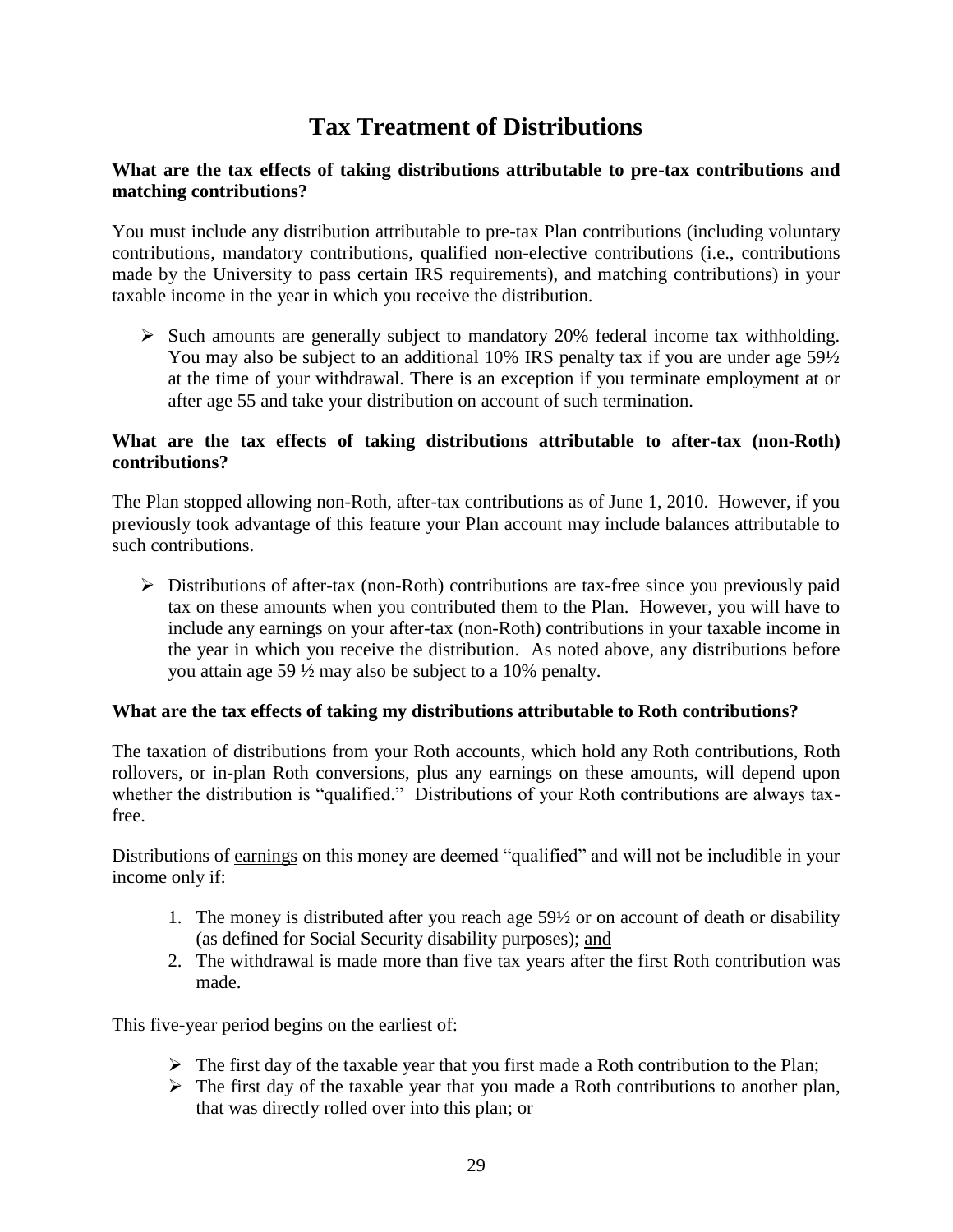$\triangleright$  The first day of the taxable year that you completed an in-Plan Roth conversion.

Any earnings will be taxed if you receive a non-qualified distribution from your Roth account. The taxable amount of earnings will be determined on a pro rata basis. For example, if you have a \$10,000 balance in your Roth account, \$9,400 of which is Roth employee contributions and \$600 of which is earnings, then a distribution of \$5,000 would consist of \$4,700 of Roth employee contributions (that are not includible in gross income) and \$300 of earnings (that are includible in gross income).

As noted above, any distributions before you attain age 59½ may also be subject to a 10% penalty.

#### <span id="page-32-0"></span>**Can I reduce or defer tax on my distribution?**

Yes. You may generally defer the tax due on your distribution through use of one of the following methods:

- 1. The rollover of all or a portion of the distribution to a traditional Individual Retirement Account ("IRA") or another qualified employer plan. This will result in no tax being due until you begin withdrawing funds from the traditional IRA or other qualified employer plan. The rollover of the distribution, however, MUST be made within strict time frames (normally, within 60 days after you receive your distribution). Under certain circumstances all or a portion of a distribution (such as a hardship distribution, life annuity, or required minimum payment) will not qualify for this rollover treatment. In addition, most distributions (even if later rolled over) will be subject to mandatory federal income tax withholding at a rate of 20%. This will reduce the amount you actually receive. For this reason, if you wish to rollover all or a portion of your distribution amount, the direct transfer option described in paragraph (2) below would be the better choice.
- 2. For most distributions, you may request that a direct transfer of all or a portion of a distribution be made to either a traditional IRA or another qualified employer plan willing to accept the transfer. A direct transfer will result in no tax being due until you withdraw funds from the traditional IRA or other qualified employer plan. Like the rollover, under certain circumstances all or a portion of the amount to be distributed may not qualify for this direct transfer, *e.g.*, a distribution of less than \$200 will not be eligible for a direct transfer. If you elect to actually receive the distribution rather than request a direct transfer, then in most cases 20% of the distribution amount will be withheld for federal income tax purposes.
- 3. The IRS allows you to roll over your account to a Roth IRA. If you roll over your account to a Roth IRA, then you will have to include in gross income any amount that would have been ordinarily includible in gross income. However, the 10% early distribution penalty tax will not apply. Moreover, the subsequent earnings on such rollover will be tax-free if you satisfy the Roth IRA qualified distribution rules. (If the Roth IRA qualified distribution rules are not satisfied, the 10% early distribution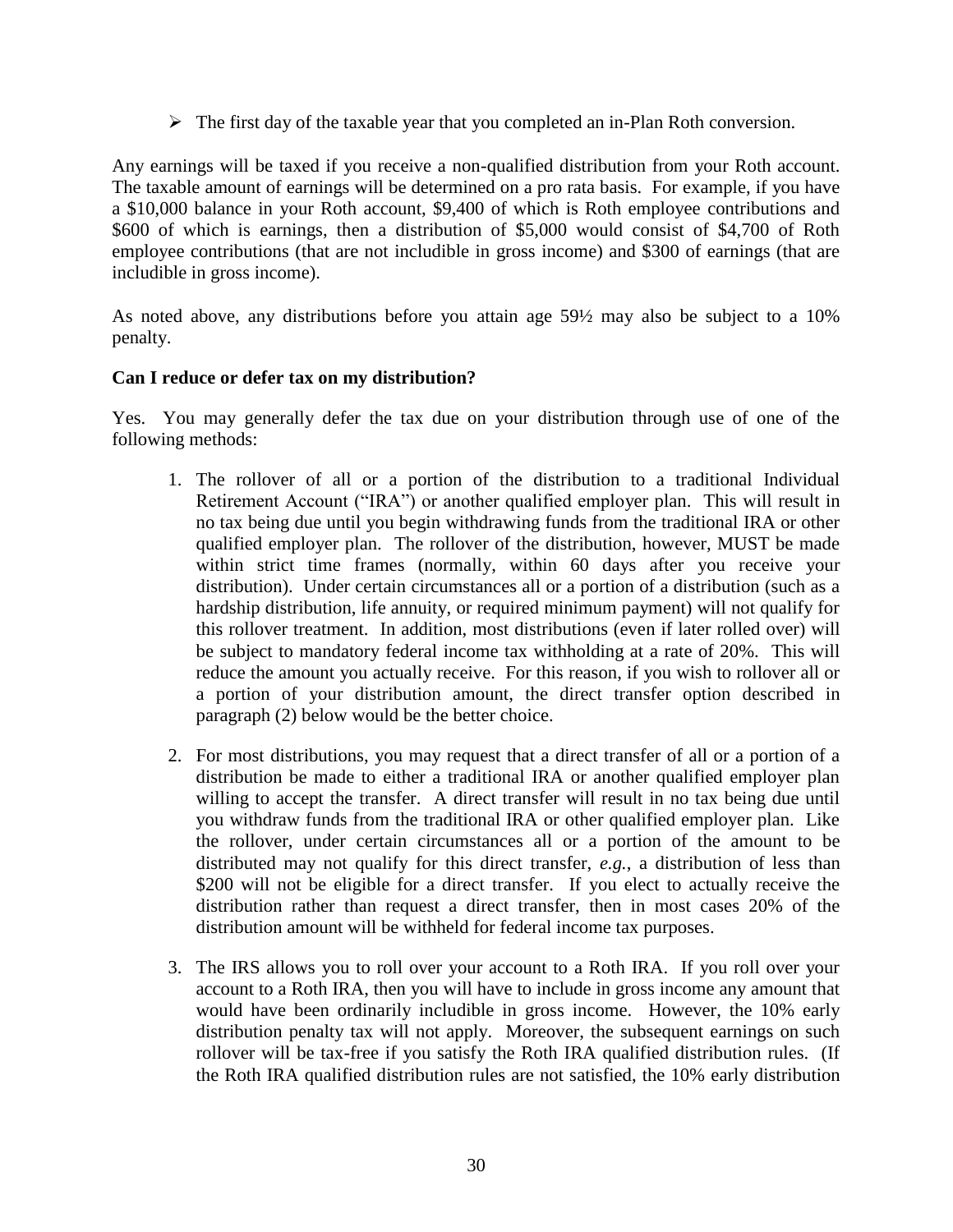penalty may apply.) See "What are the tax effects of taking my benefits attributable to Roth contributions?" above for the qualified distribution rules.

Please note, 2010 Roth rollovers are eligible for special tax treatment. Unless you elect otherwise, the amount includible in your gross income as a result of the rollover will be included equally in income for 2011 and 2012. None of the amount includible in your gross income as a result of a rollover occurring in 2010 will be included in your 2010 income, and half of the income resulting from the rollover will be includible in gross income in 2011 and half in 2012. For example, if you roll over your \$100,000 account balance to a Roth IRA in 2010, and as a result of the rollover, \$100,000 will be includible in gross income, then, unless you elect otherwise, \$50,000 of the income resulting from the rollover will be included in your income in 2011, and \$50,000 will be included in 2012.

**IMPORTANT**: THE RULES WHICH DETERMINE WHETHER YOU QUALIFY FOR FAVORABLE TAX TREATMENT ARE VERY COMPLEX. YOU SHOULD CONSULT WITH A QUALIFIED TAX ADVISOR FOR INFORMATION SPECIFIC TO YOUR PERSONAL FINANCIAL CIRCUMSTANCES BEFORE TAKING ANY DISTRIBUTION.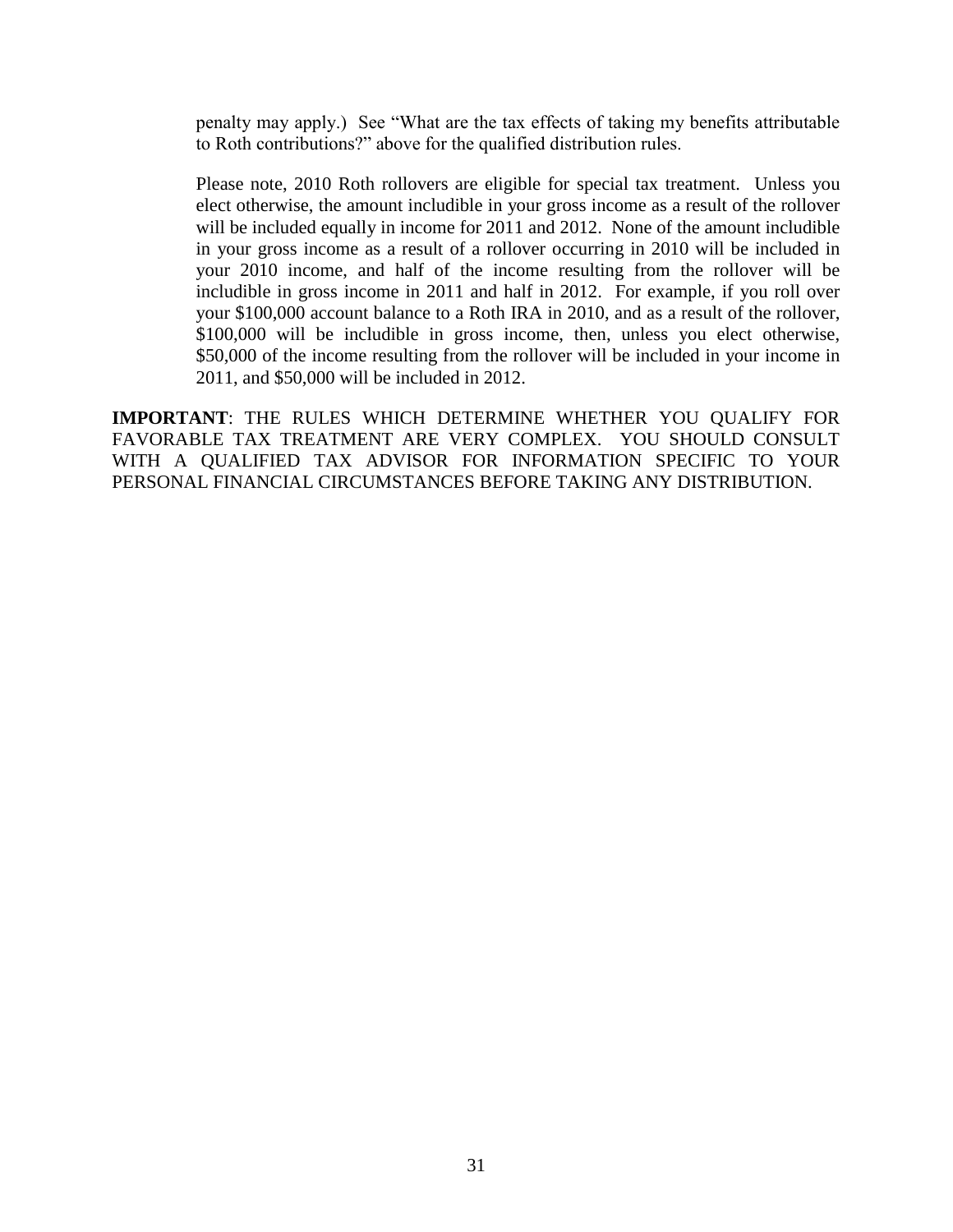## **Claims Procedures**

#### <span id="page-34-1"></span><span id="page-34-0"></span>**How do I submit a claim for Plan benefits?**

You may submit to the University a written claim for benefits under the Plan. The University will evaluate your claim to determine if benefits are payable to you under the terms of the Plan. The University may request additional information from you if necessary to evaluate the claim.

If the University determines that your claim is valid, then you will receive a statement describing the amount of benefit, the method or methods of payment, the timing of distributions and other information relevant to the payment of the benefit.

#### <span id="page-34-2"></span>**What if my benefits are denied?**

You or your beneficiaries may make a request for any Plan benefits to which you believe you are entitled. Any such request should be in writing and should be made to the University.

Your request for Plan benefits will be considered a claim for Plan benefits, and it will be subject to a full and fair review. If your claim is wholly or partially denied, the University will furnish you with a written notice of this denial. This written notice (or the University"s notice approving your claim) must be provided to you within 90 days after the receipt of your claim by the University. If the University needs additional time to process your claim due to special circumstances, you will be notified of an extension within 90 days after your claim is received. In such case, notice of the University's decision will be provided within 180 days after your claim is received. The written notice of a denied claim will contain the following information:

- 1. The specific reason or reasons for the denial;
- 2. Specific references to those Plan provisions on which the denial is based;
- 3. A description of any additional information or material necessary to correct your claim and any explanation of why such material or information is necessary;
- 4. Appropriate information as to the steps to be taken if you or your beneficiary wants to submit your claim for review; and
- 5. A description of your rights under ERISA following an adverse decision on review.

If your claim has been denied in whole or in part, and you want to submit your claim for review, you must follow the claims review procedure.

#### <span id="page-34-3"></span>**What is the claims review procedure?**

Upon the denial of your claim for benefits, you or your authorized representative may file your claim for review, in writing, with the University.

1. YOU MUST FILE THE CLAIM FOR REVIEW NO LATER THAN 60 DAYS AFTER YOU HAVE RECEIVED WRITTEN NOTIFICATION OF THE DENIAL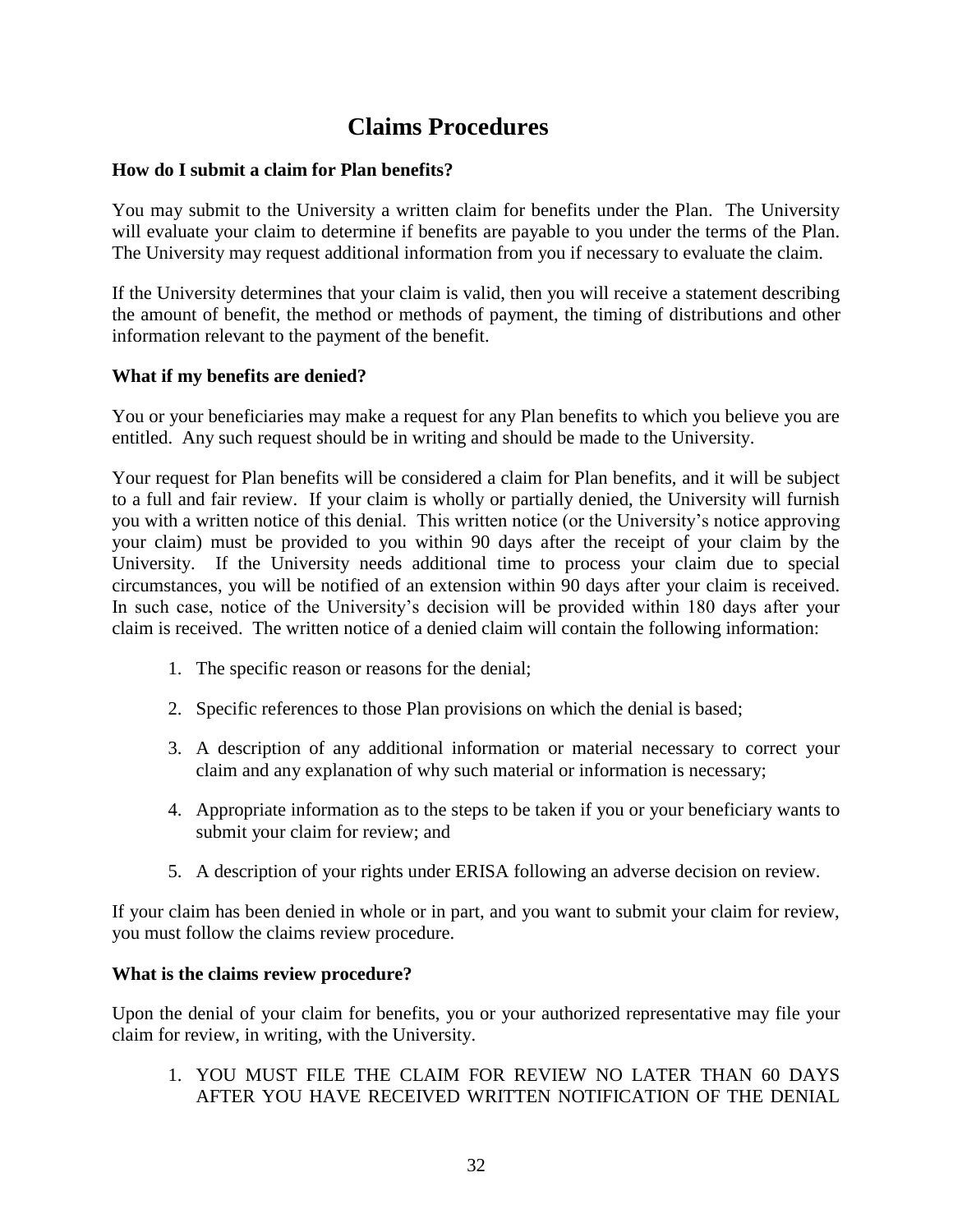OF YOUR CLAIM FOR BENEFITS. IF THE WRITTEN REQUEST FOR REVIEW IS NOT MADE WITHIN THE SPECIFIED 60-DAY PERIOD, YOU WILL WAIVE THE RIGHT TO REVIEW.

- 2. Upon written request and free of charge, you will be provided access to and copies of all documents, records and other information relevant to your claim.
- 3. You may submit written comments, documents, records and other information related to your claim to the University in connection with your appeal.
- 4. Your claim for review must be given a full and fair review. The University will take into account any information you submit in connection with your appeal, and will not give any deference to the prior benefits decision. If your claim is denied, the University must provide you with written notice of the denial. The University or its designee will notify you of the final decision within 60 days after the University"s receipt of your written claim for review. There may be times when this 60-day period may be extended. This extension may only be made, however, when there are special circumstances that are communicated to you in writing within the 60-day period. If there is an extension, a decision will be made and you will be notified of that decision as soon as possible, but not later than 120 days after receipt by the University of your claim for review.
- 5. If your appeal is denied, the University"s decision will be communicated to you in writing, and will include specific references to the pertinent Plan provisions on which the decision was based, the specific reasons for the adverse decision, a statement that, upon request and free of charge, you will be provided reasonable access to and copies of all documents, records and information relevant to your claim, and a description of your rights under Section 502(a) of ERISA.

The University has complete discretionary authority to construe and interpret the provisions of the Plan, decide all questions of eligibility and benefits, make all factual determinations, and adjudicate all claims and appeals. Its decision on review is final, conclusive and binding on all persons, to the maximum extent allowed by law.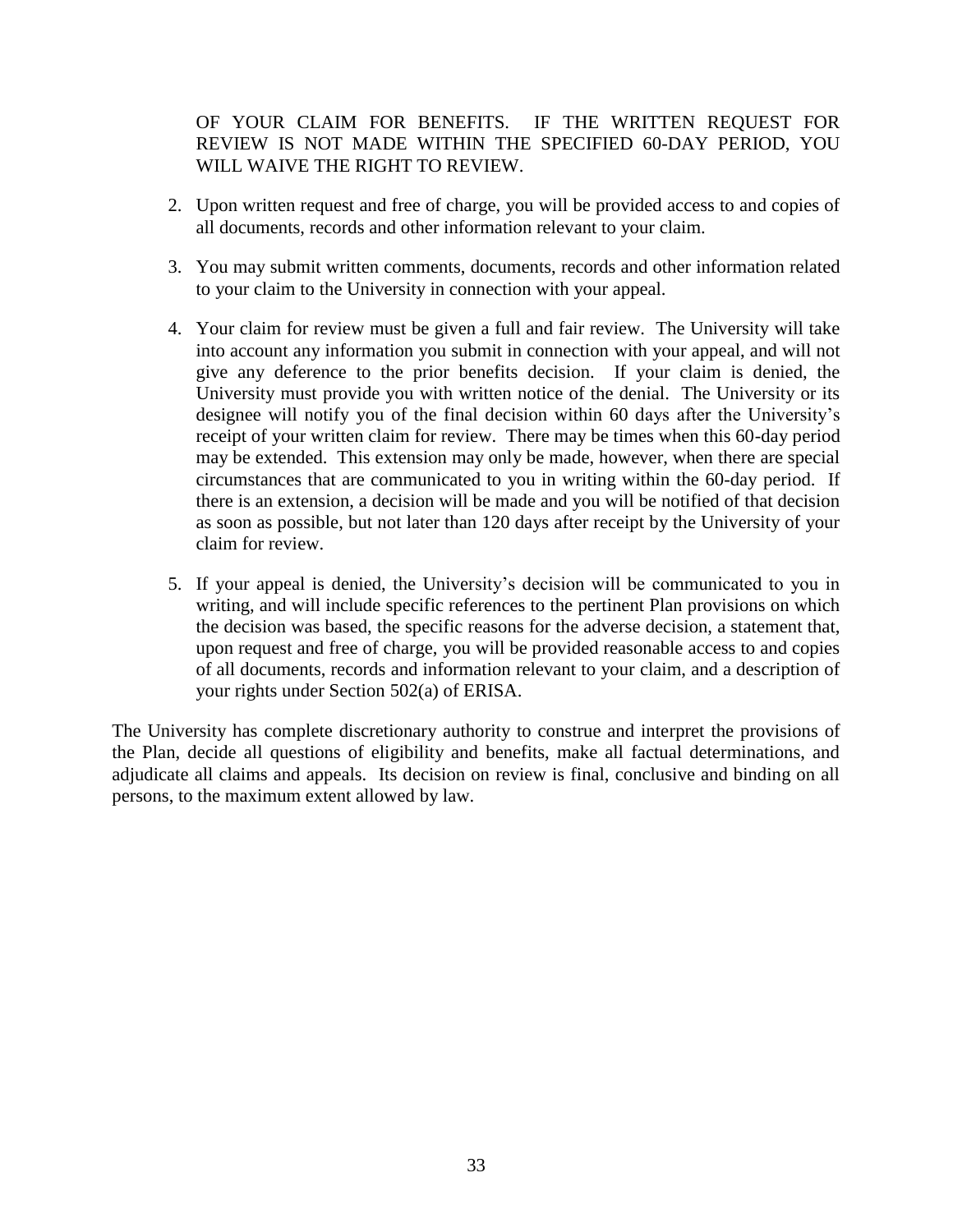## **Plan Amendment & Termination**

#### <span id="page-36-1"></span><span id="page-36-0"></span>**Can the Plan be amended?**

Yes. We have the right to amend the Plan at any time. In no event, however, will any amendment authorize or permit any part of the Plan assets to be used for purposes other than the exclusive benefit of participants or their beneficiaries. Additionally, no amendment will cause any reduction in the amount credited to your account.

#### <span id="page-36-2"></span>**What happens if the Plan is discontinued or terminated?**

Although we intend to maintain the Plan indefinitely, we reserve the right to discontinue employer contributions under and/or terminate the Plan at any time. Upon a complete discontinuance of employer contributions or termination, no further contributions will be made to the Plan and all amounts credited to your accounts will become 100% vested. Upon a Plan termination, we will direct the distribution of your accounts in a manner permitted by the Plan as soon as practicable. (See the question "How will my account be paid to me?" above.) You will be notified of any material modification or termination of the Plan.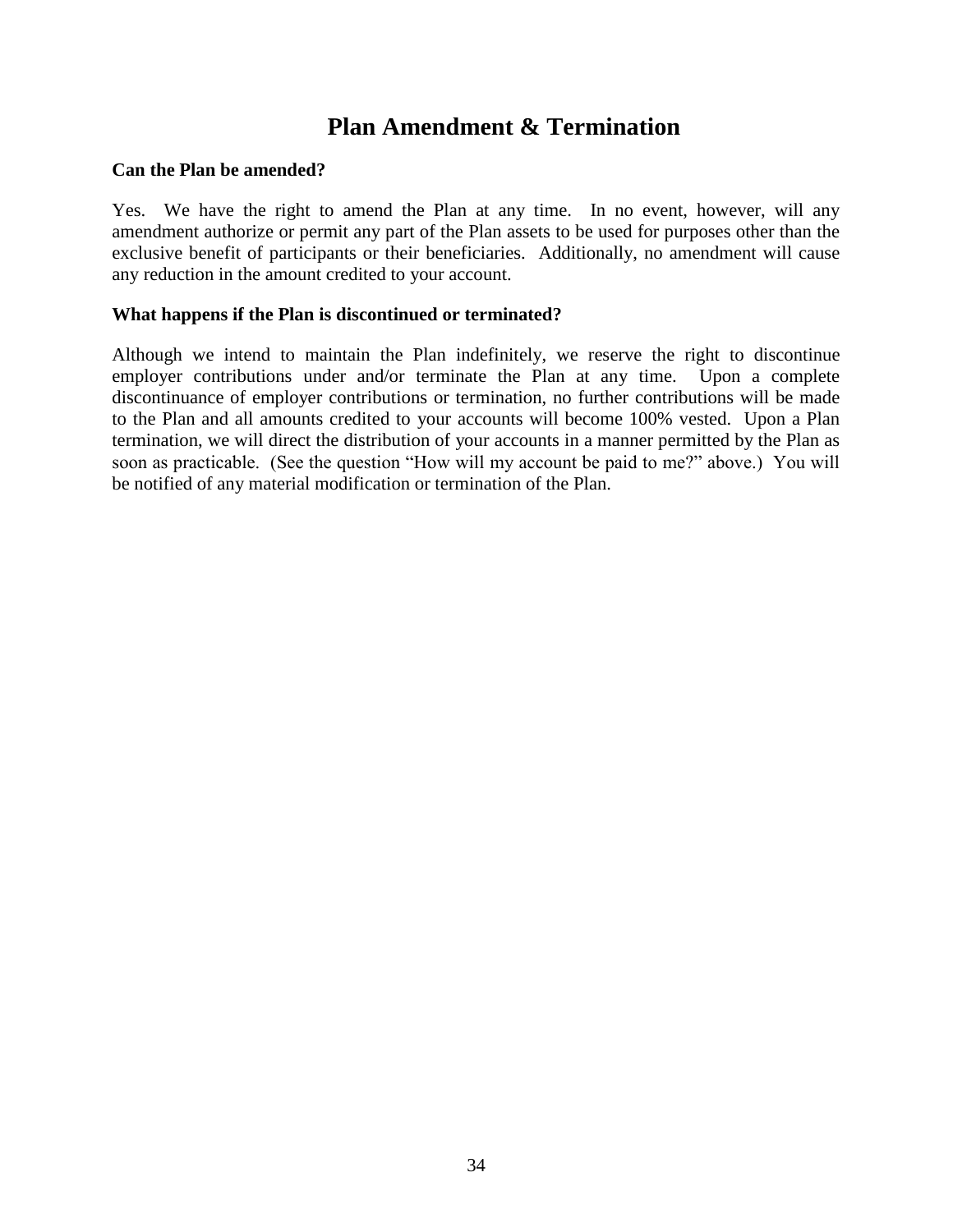## **Your Legal Rights**

#### <span id="page-37-1"></span><span id="page-37-0"></span>**What are my rights as a Plan participant?**

As a participant in the Plan you are entitled to certain rights and protections under ERISA. ERISA provides that all Plan participants are entitled to:

- 1. Examine, without charge, all documents governing the Plan, including annual financial reports, Plan descriptions, and all other documents filed with the Department of Labor and available at the Public Disclosure Room of the Employee Benefits Security Administration.
- 2. Obtain copies of documents governing the operation of the Plan, including copies of the latest annual report (Form *5500* Series) and updated summary plan description. A reasonable charge may be assessed for these copies.
- 3. Receive a written summary of the Plan"s summary annual report. The University is required by law to furnish each participant with a copy of this summary annual report.
- 4. Obtain once a year, a statement of the total benefits accrued and the nonforfeitable (vested) benefits, if any, or the earliest date on which such benefits will become vested.
- 5. If your claim for a pension benefit is denied or ignored, in whole or in part, you have a right to know why this was done, to obtain copies of documents relating to the decision without charge, and to appeal any denial, all within the time schedules set forth above.

In addition, you may not be discharged or discriminated against to prevent your obtaining a benefit or exercising your ERISA rights.

#### <span id="page-37-2"></span>**What duties are imposed on the people or entities that operate the Plan?**

In addition to creating rights for Plan participants, ERISA imposes duties upon the people who are responsible for the operation of the Plan. These people, called "fiduciaries" of the Plan, have a duty to operate the Plan prudently and in the interest of you and other Plan participants and beneficiaries. Fiduciaries who violate ERISA may be removed and required to make good any losses they have caused the Plan.

The named fiduciary with respect to this Plan is SMU, except that as to any matter specified in this Plan or in the annuity contract as being the responsibility or function of TIAA-CREF, the named fiduciary is TIAA-CREF.

Under ERISA, there are steps you can take to enforce the above rights. For instance, if you request materials from the Plan and do not receive them within 30 days, you may file suit in a federal court. In such a case, the court may require the University to provide the materials and pay you up to \$110.00 a day until you receive the materials, unless the materials were not sent because of reasons beyond the control of the University.